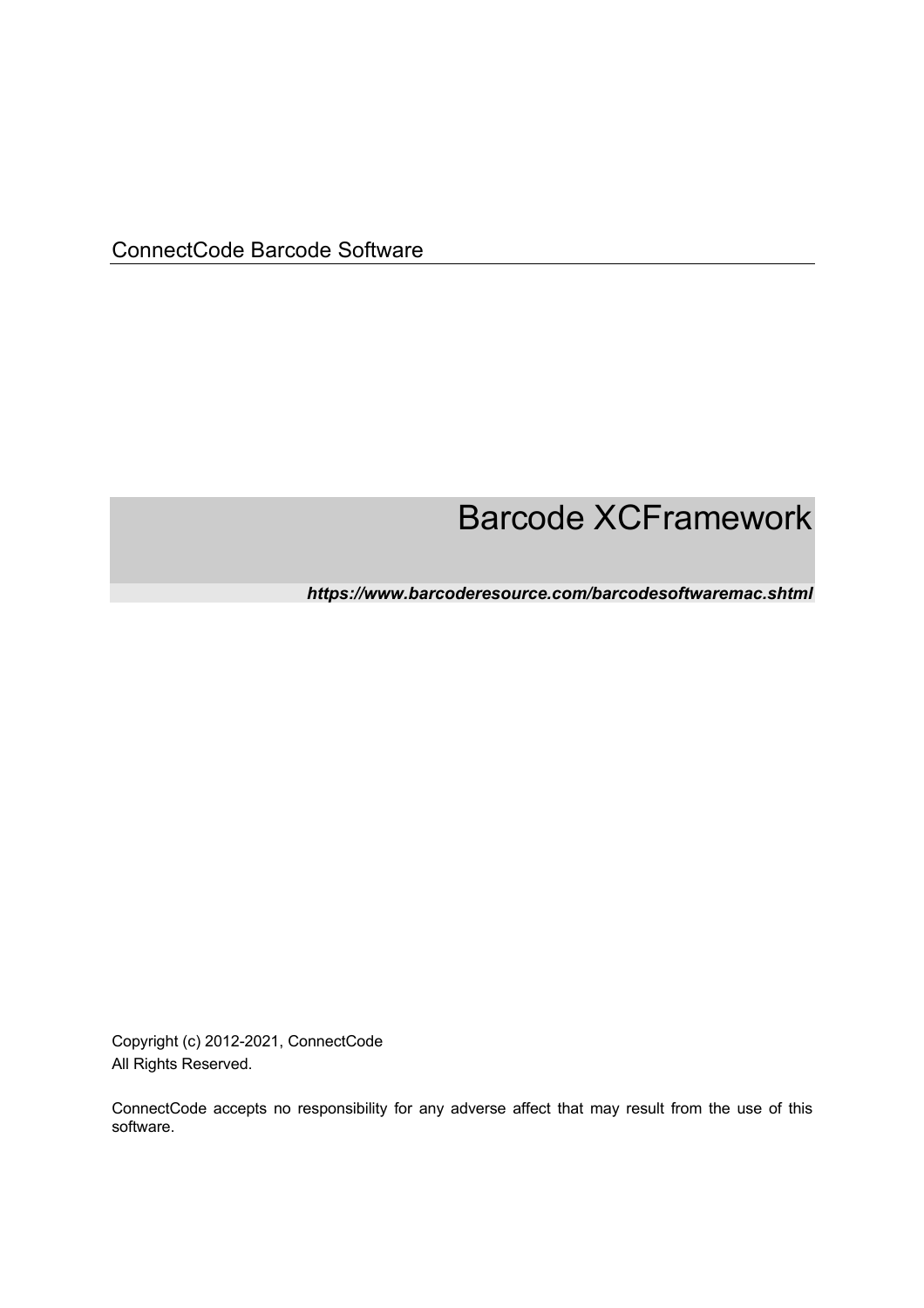## **Table of Contents**

| $\mathbf{1}$ |     |                    |                                               |  |
|--------------|-----|--------------------|-----------------------------------------------|--|
|              | 1.1 |                    |                                               |  |
|              |     | 111                |                                               |  |
|              |     | 112                |                                               |  |
|              |     | 1 1 $\overline{3}$ |                                               |  |
|              |     | 114                |                                               |  |
|              |     | 115                |                                               |  |
|              |     | 1.1.6              |                                               |  |
|              |     | 117                |                                               |  |
|              |     | 118                |                                               |  |
|              |     | 119                |                                               |  |
|              |     | 1 1 1 0            |                                               |  |
|              |     | 1 1 1 1            |                                               |  |
|              |     | 1112               |                                               |  |
|              |     | 1 1 1 3            |                                               |  |
|              |     | 1 1 1 1            | FXT2                                          |  |
|              |     | 1.1.15             | EXT5 …………………………………………………………………………………………… 1-18 |  |
|              |     | 1 1 1 6            |                                               |  |
|              |     | 1 1 1 7            |                                               |  |
|              |     | 1 1 1 8            |                                               |  |
|              |     | 1.1.19             |                                               |  |
|              |     | 1.1.20             |                                               |  |
|              |     | -21                |                                               |  |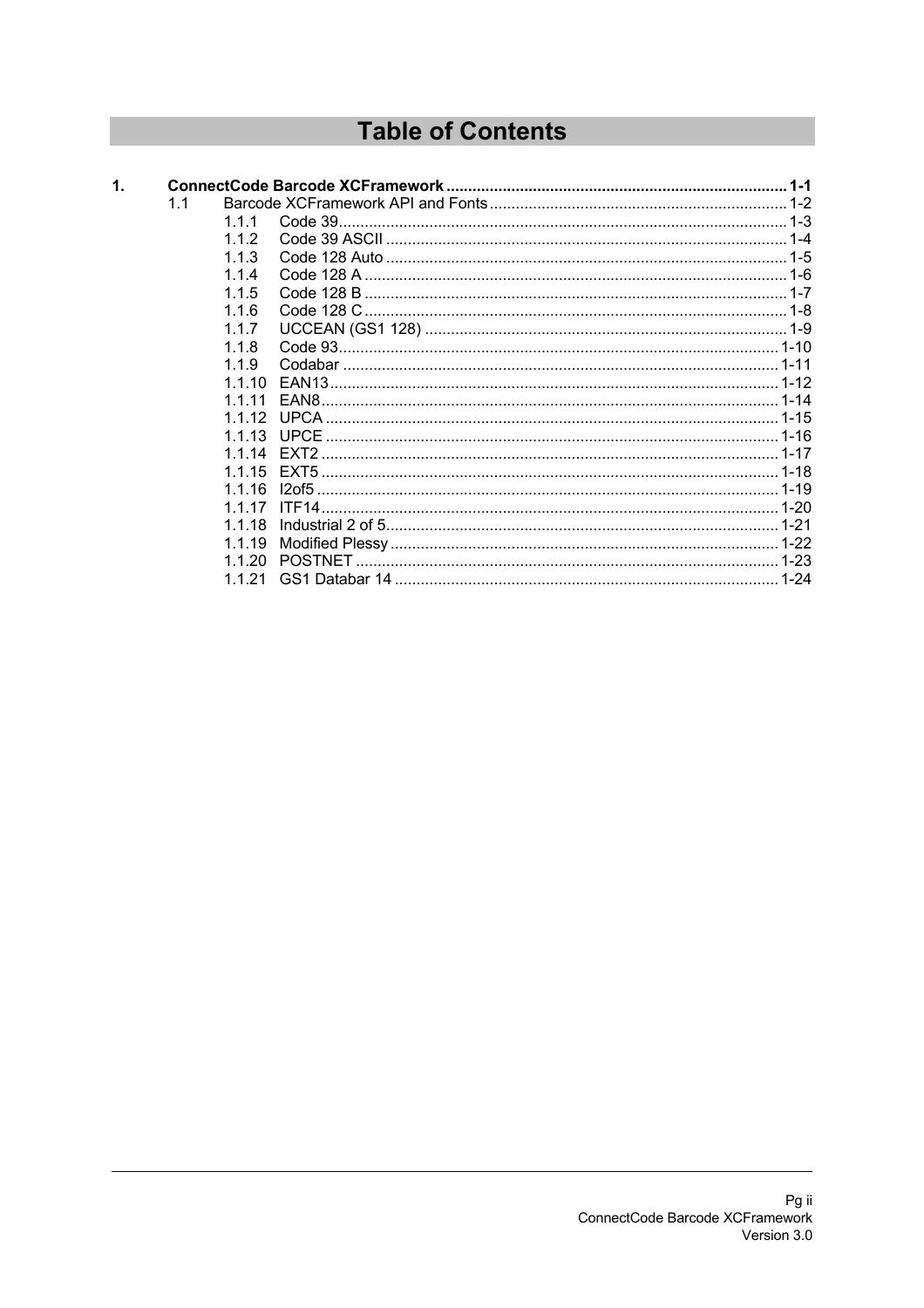## **1. ConnectCode Barcode XCFramework**

ConnectCode Barcode Software provides a barcode XCFramework and Open Type barcode fonts to help you (as developers) create ISO/GS1/ANSI compliant barcodes in your Mac/iOS apps. The barcode XCFramework encodes the input data, and generates all necessary check characters and start/stop characters to ensure compliance with the industry specifications. The output of the XCFramework library - when applied with a barcode font - gives you a barcode that adheres to the strictest requirements of the auto-id industry.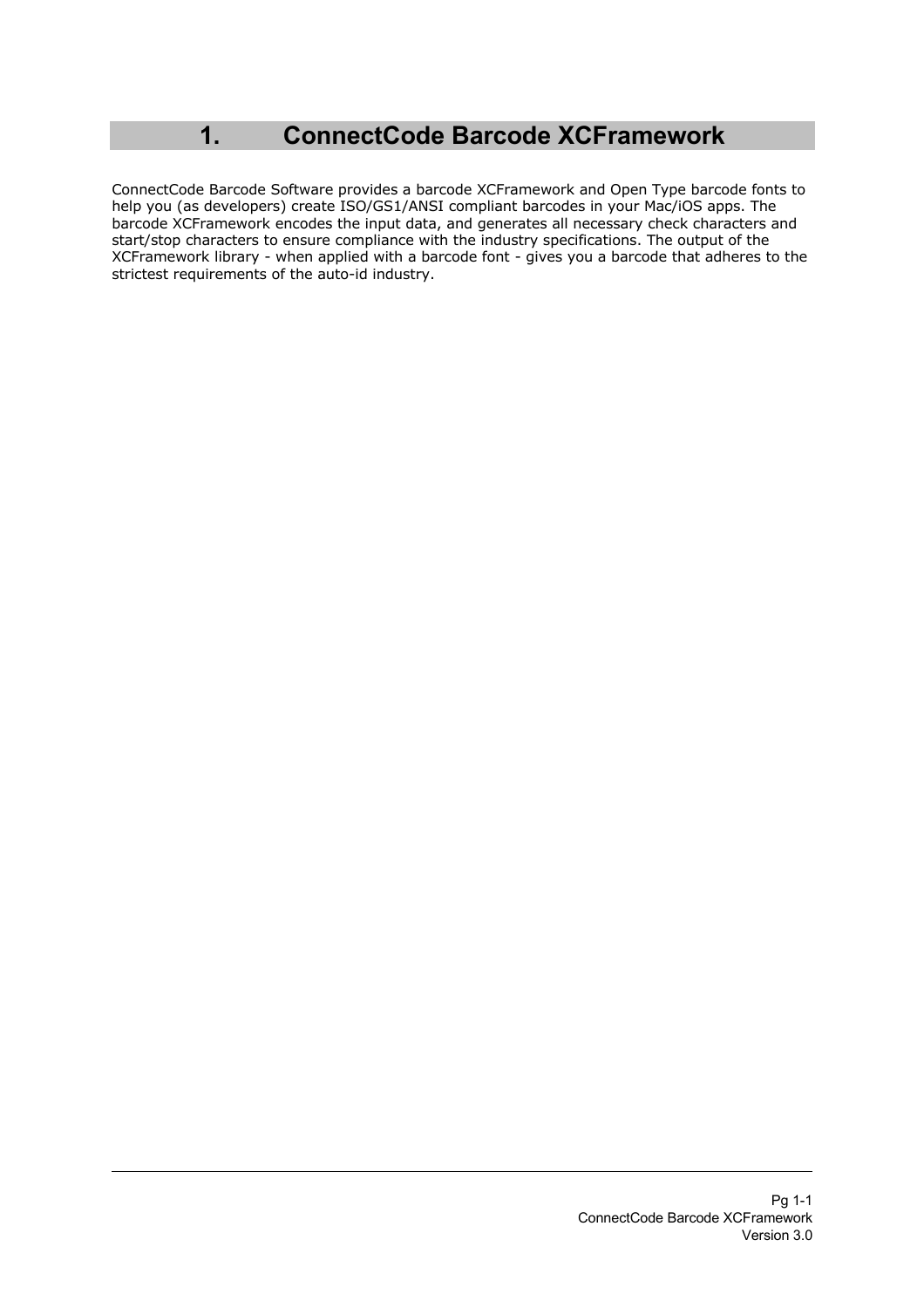## **1.1 Barcode XCFramework API and Fonts**

The following is a ContentView.swift sample of how to generate a Code128 Auto barcode in a Mac App using the Barcode XCFramework and ConnectCode Barcode Fonts. A complete tutorial on how to do this is available at

```
 import macOSBarcodeFramework
    struct ContentView: View {
       var body: some View {
           VStack{
                Text(barcode)
                  .font(Font.custom("CCode128_S3", size: 24))
                  .foregroundColor(Color.black)
               Text(barcodeHumanReadableText)
                  .font(.system(size: 18))
                 .fontWeight(.light)
                .foregroundColor(Color.black)
            }.frame(width:400,height:300).background(Color.white)
 }
       var barcode=""
       var barcodeHumanReadableText=""
       init()
        {
            var code128Barcode = Code128Auto("12345678")
           barcode = code128Barcode.encode()
           barcodeHumanReadableText=code128Barcode.getHumanReadableText()
 }
     }
```
https://www.barcoderesource.com/barcode\_xcframework.shtml

The subsequent sections illustrate how to generate different barcodes by using different barcode fonts and Swift Structs from the XCFramework.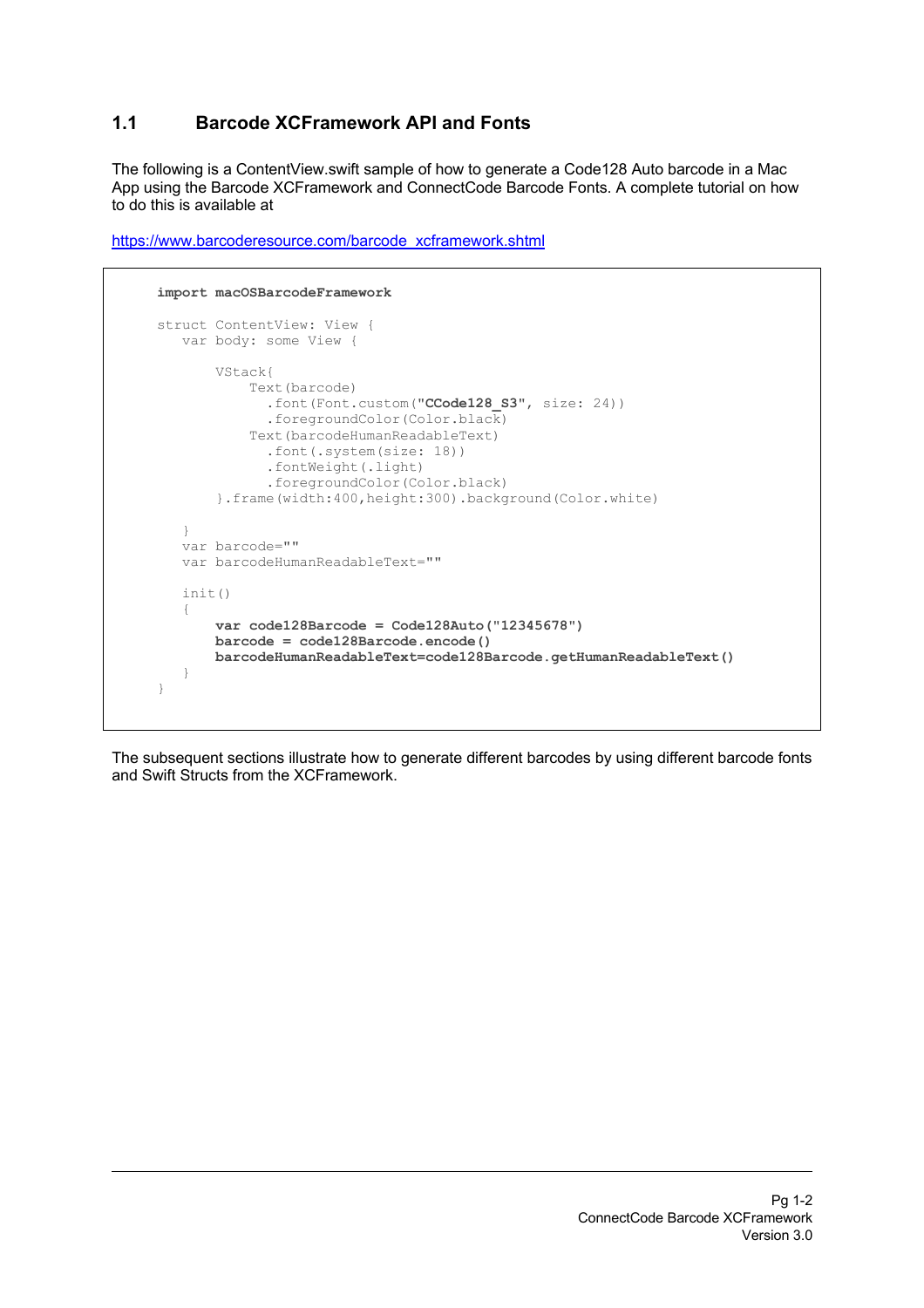## **1.1.1 Code 39**

```
 //Param 2 : 1 for check digit, 0 otherwise
 var code39Barcode = Code39("12345678",1)
      barcode = code39Barcode.encode()
      barcodeHumanReadableText= code39Barcode.getHumanReadableText()
```
#### **1.1.1.1 Fonts**

The Code 39 barcode can use the following fonts:

- CCode39\_S1
- CCode39\_S2
- CCode39\_S3
- CCode39\_S4
- CCode39\_S5
- CCode39\_S6
- CCode39\_S7
- CCode39\_HS3 With Human Readable Text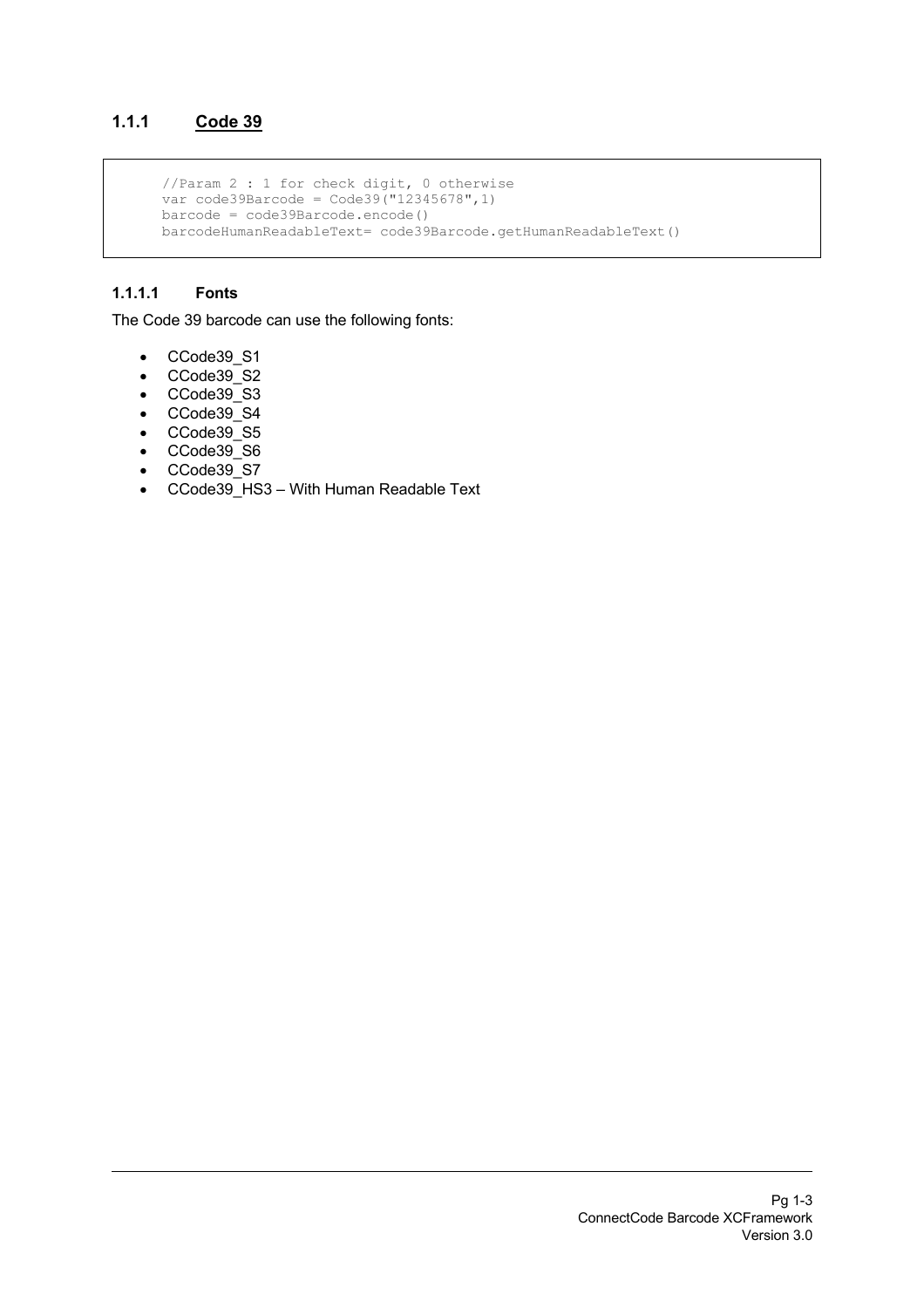## **1.1.2 Code 39 ASCII**

```
 //Param 2 : 1 for check digit, 0 otherwise
 var code39Barcode = Code39ASCII("12345678",1)
      barcode = code39Barcode.encode()
      barcodeHumanReadableText= code39Barcode.getHumanReadableText()
```
### **1.1.2.1 Fonts**

The Code 39 ASCII barcode can use the following fonts:

- CCode39\_S1
- CCode39\_S2
- CCode39\_S3
- CCode39\_S4
- CCode39\_S5
- CCode39\_S6
- CCode39\_S7
- CCode39\_HS3 With Human Readable Text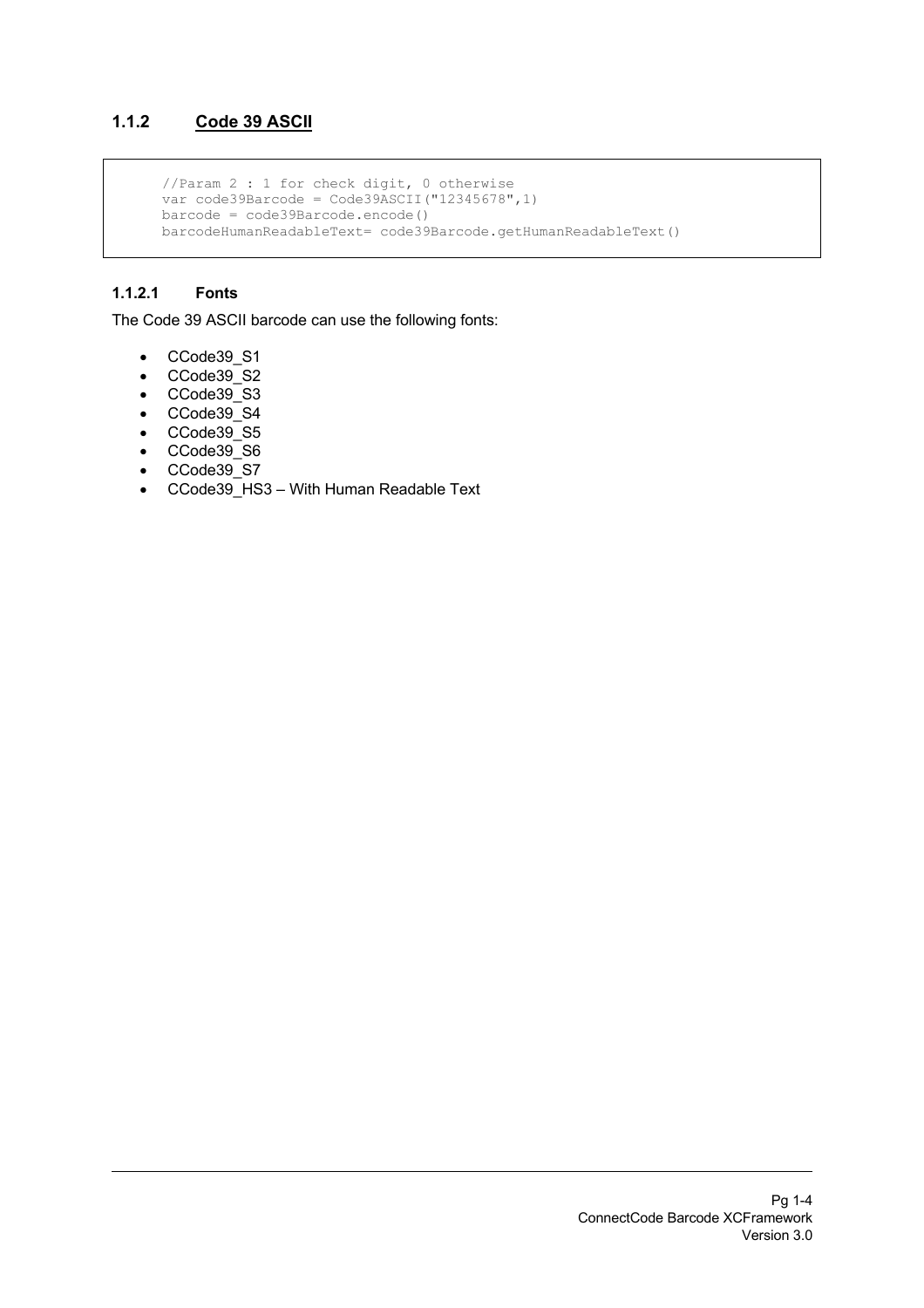## **1.1.3 Code 128 Auto**

```
 var code128Barcode = Code128Auto("12345678")
 barcode = code128Barcode.encode()
 barcodeHumanReadableText= code128Barcode.getHumanReadableText()
```
#### **1.1.3.1 Fonts**

The Code 128 Auto barcode can use the following fonts:

- CCode128\_S1
- CCode128\_S2
- CCode128\_S3
- CCode128\_S4
- CCode128\_S5
- CCode128\_S6
- CCode128\_S7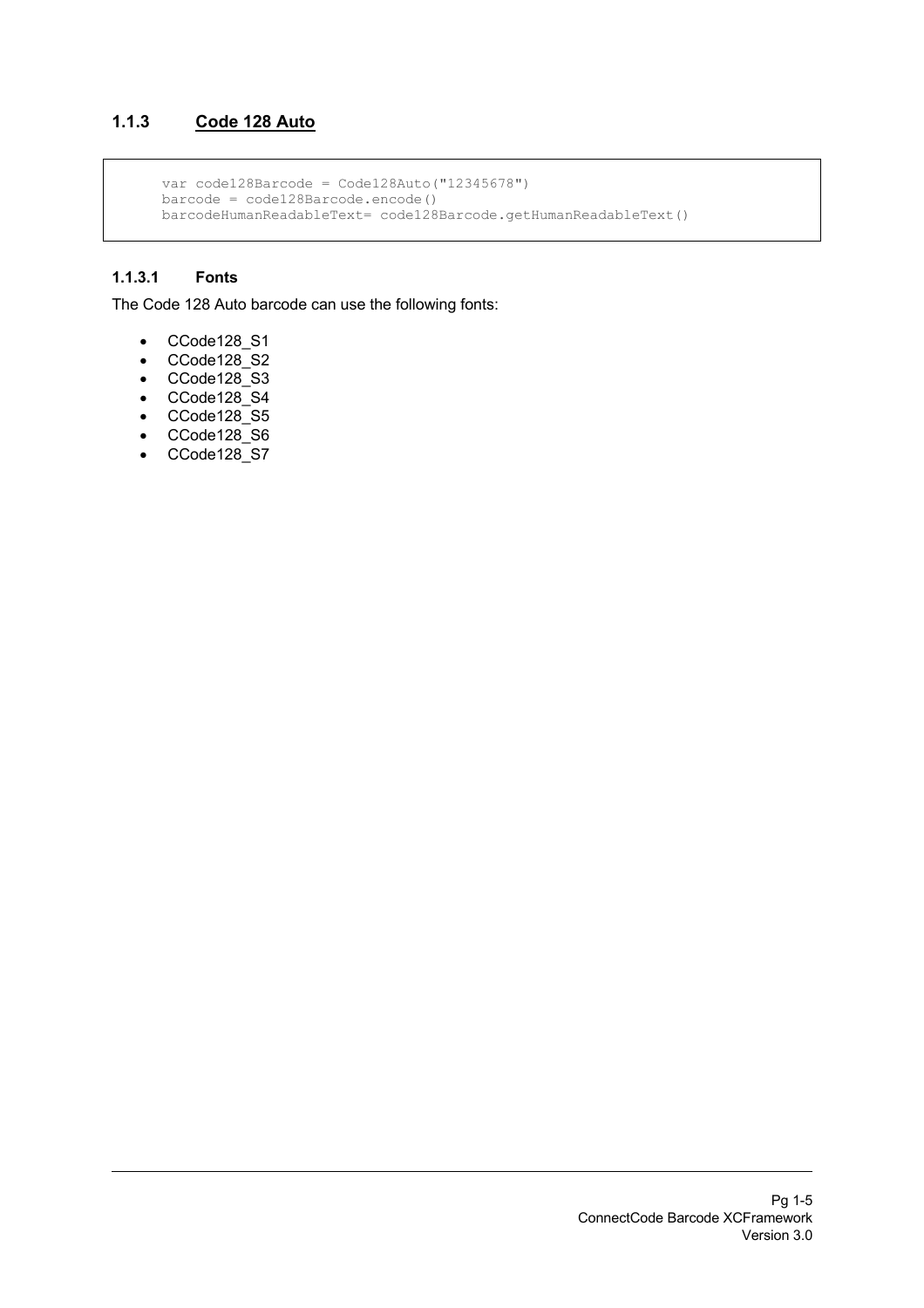## **1.1.4 Code 128 A**

```
 var code128Barcode = Code128A("12345678")
 barcode = code128Barcode.encode()
 barcodeHumanReadableText= code128Barcode.getHumanReadableText()
```
### **1.1.4.1 Fonts**

The Code 128 A barcode can use the following fonts:

- CCode128\_S1
- CCode128\_S2
- CCode128\_S3
- CCode128\_S4
- $\bullet$  CCode128 $\overline{\phantom{a}}$ S5
- CCode128\_S6
- CCode128\_S7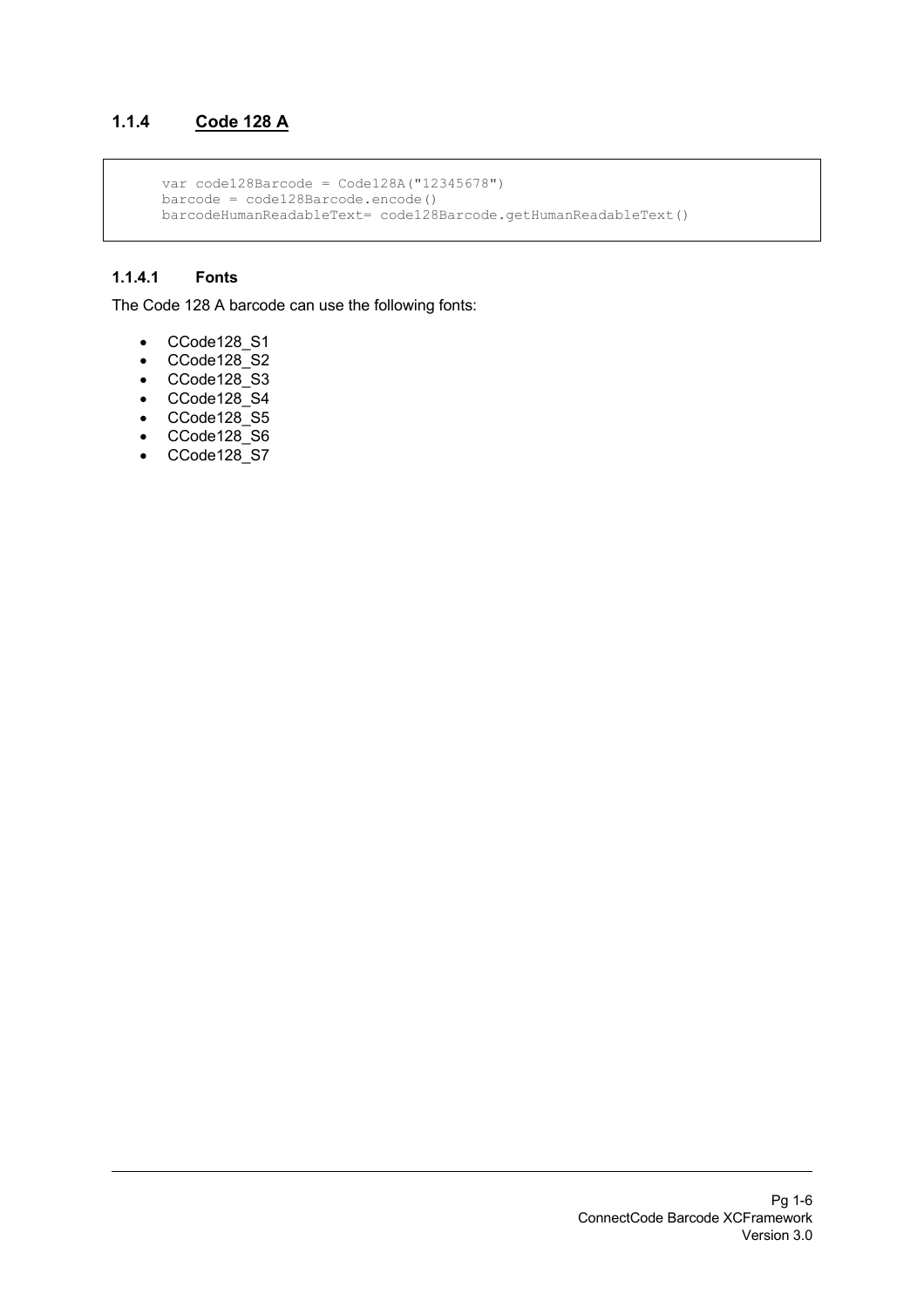## **1.1.5 Code 128 B**

```
 var code128Barcode = Code128B("12345678")
 barcode = code128Barcode.encode()
 barcodeHumanReadableText= code128Barcode.getHumanReadableText()
```
### **1.1.5.1 Fonts**

The Code 128 B barcode can use the following fonts:

- CCode128\_S1
- $\bullet$  CCode128 $^-$ S2
- CCode128\_S3
- CCode128\_S4
- CCode128\_S5
- CCode128\_S6
- CCode128\_S7
- CCode128**B**\_HS3 With Human Readable Text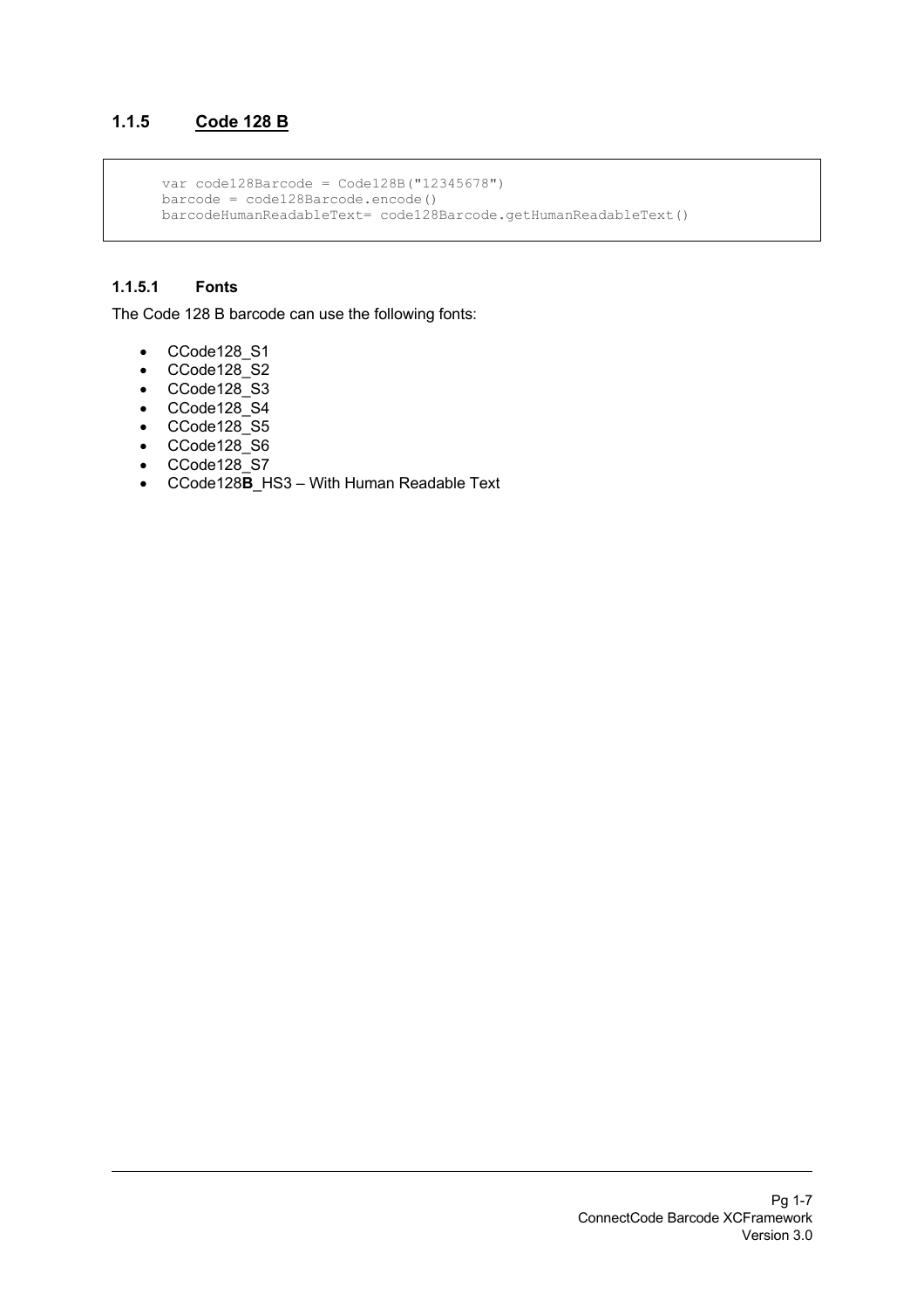## **1.1.6 Code 128 C**

```
 var code128Barcode = Code128C("12345678")
 barcode = code128Barcode.encode()
 barcodeHumanReadableText= code128Barcode.getHumanReadableText()
```
#### **1.1.6.1 Fonts**

The Code 128 C barcode can use the following fonts:

- CCode128\_S1
- CCode128\_S2
- CCode128\_S3
- CCode128\_S4
- $\bullet$  CCode128 $\overline{\phantom{a}}$ S5
- CCode128\_S6
- CCode128\_S7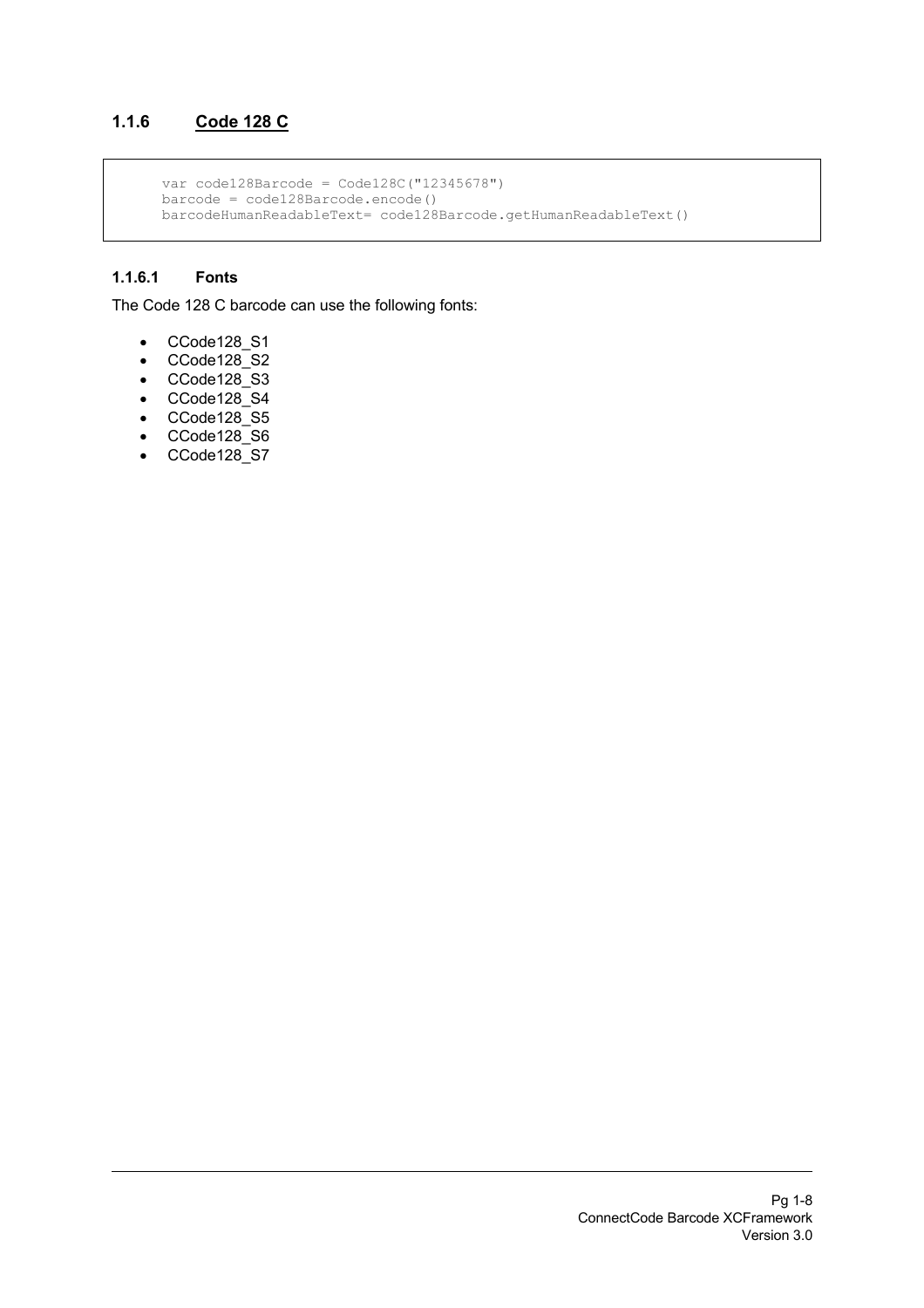## **1.1.7 UCCEAN (GS1 128)**

```
var uccean = UCCEAN("(10)12345678")
 barcode = uccean.encode()
 barcodeHumanReadableText= uccean.getHumanReadableText()
```
### **1.1.7.1 Fonts**

The UCCEAN (GS1 128) barcode can use the following fonts:

- CCode128\_S1
- CCode128\_S2
- CCode128\_S3
- CCode128\_S4
- $\bullet$  CCode128 $\overline{\phantom{a}}$ S5
- CCode128\_S6
- CCode128\_S7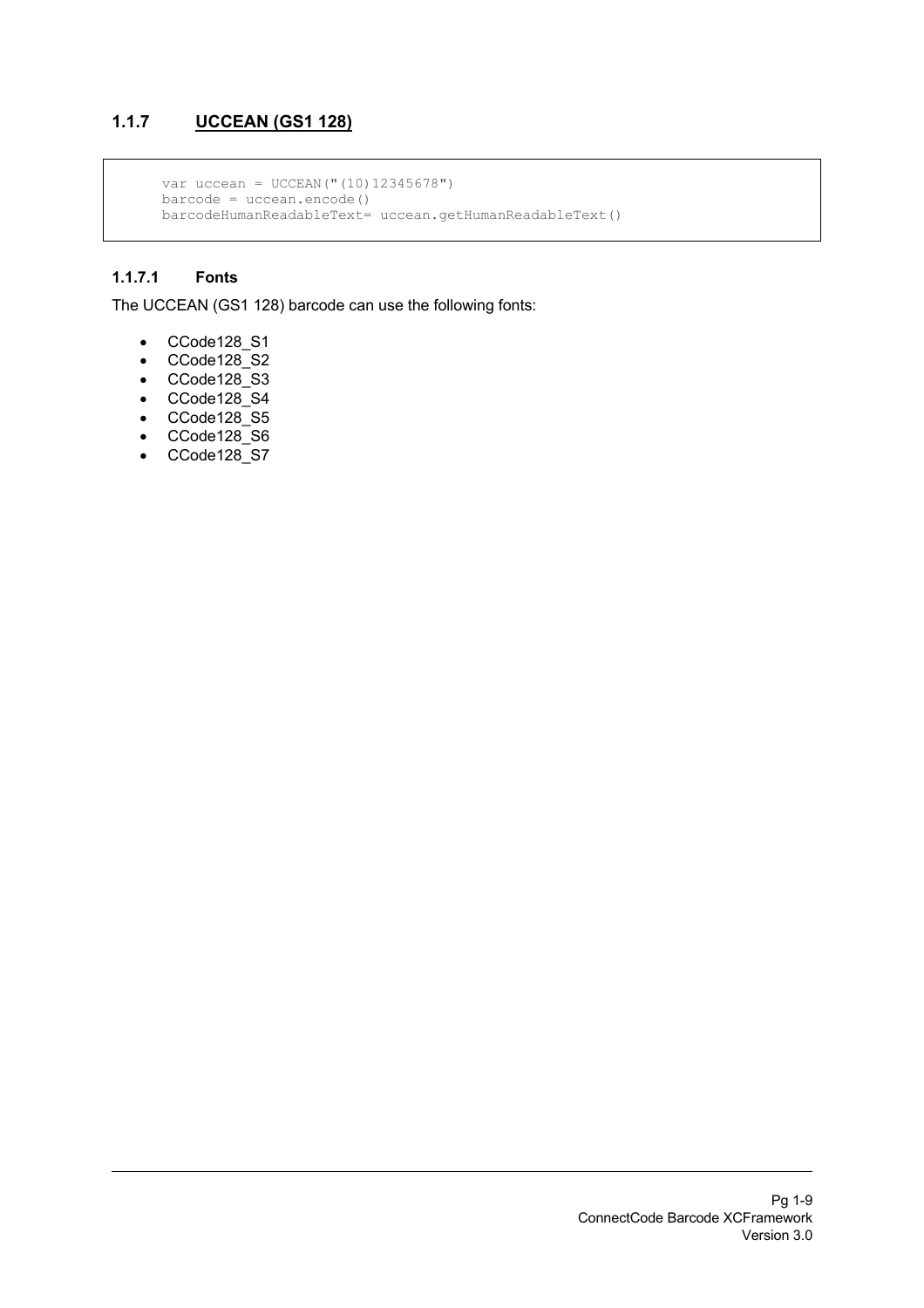## **1.1.8 Code 93**

```
 //Param 2 : 1 for check digit, 0 otherwise
 var code93Barcode = Code93ASCII("12345678",1)
      barcode = code93Barcode.encode()
      barcodeHumanReadableText= code93Barcode.getHumanReadableText()
```
#### **1.1.8.1 Fonts**

The Code 93 barcode can use the following fonts:

- CCode93\_S1
- CCode93<sup>-</sup>S2
- CCode93\_S3
- CCode93\_S4
- CCode93\_S5
- CCode93\_S6
- CCode93\_S7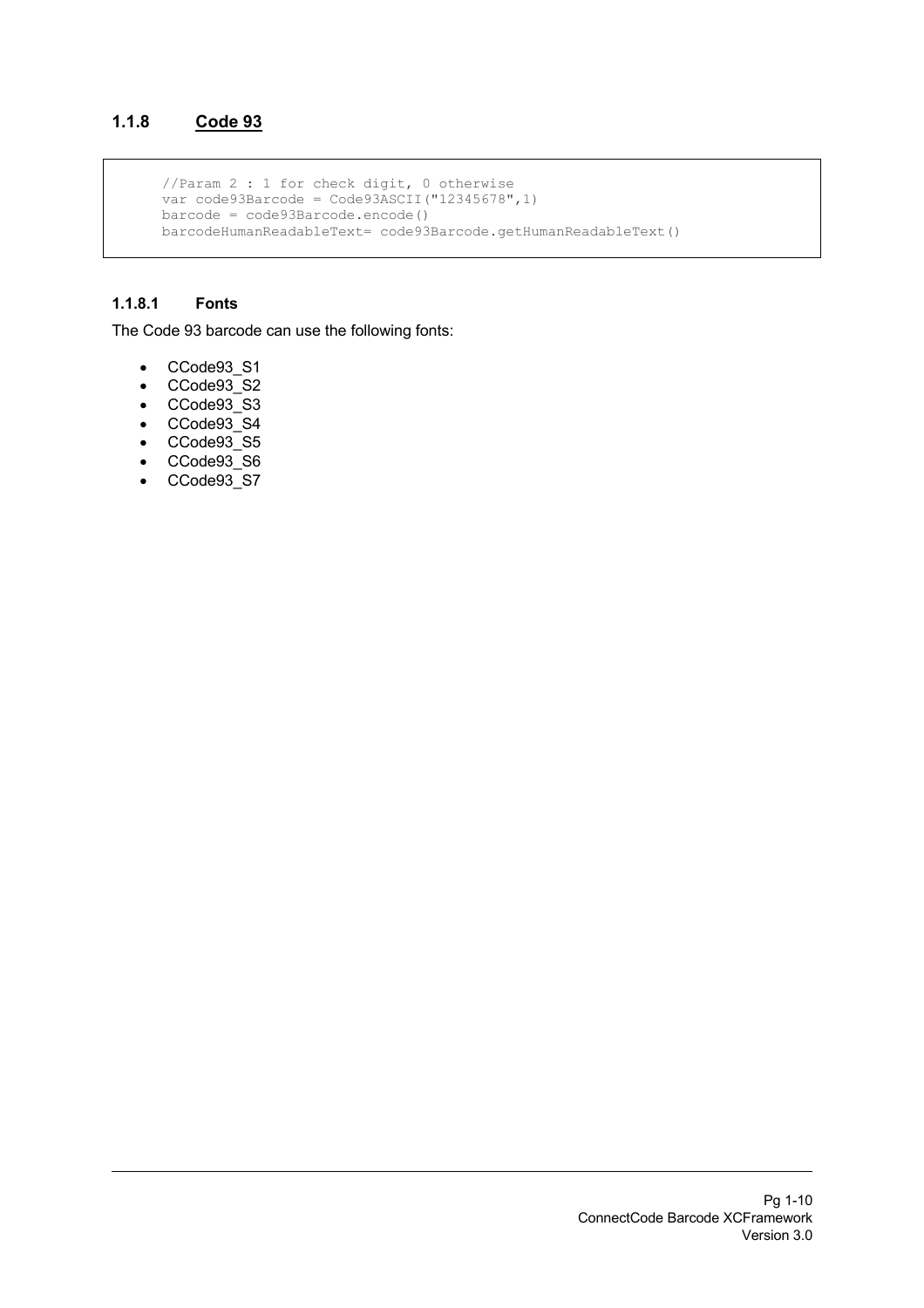## **1.1.9 Codabar**

```
var codabar = \text{Codabar}(\text{''12345678''})barcode = codabar.encode() barcodeHumanReadableText= codabar.getHumanReadableText()
```
## **1.1.9.1 Fonts**

The Rational Codabar barcode can use the following fonts:

- CCodeCodabar\_S1
- CCodeCodabar\_S2
- CCodeCodabar\_S3
- CCodeCodabar<sup>54</sup>
- CCodeCodabar\_S5
- CCodeCodabar\_S6
- CCodeCodabar\_S7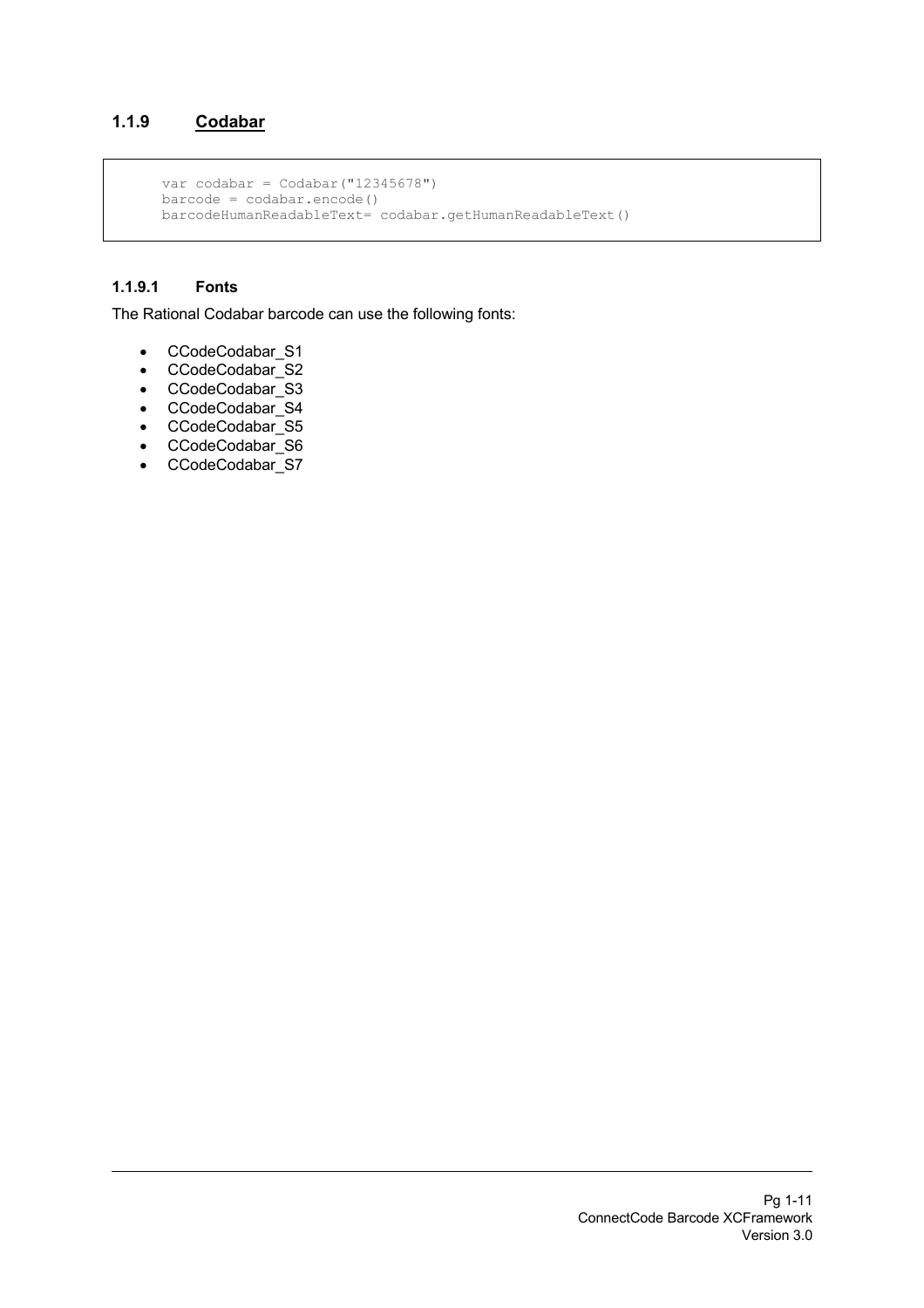## **1.1.10 EAN13**

#### Standard Style

```
 //Param 2 : 1 for Extended Style, 0 for Standard Style
 var ean13Barcode = EAN13("12345678",0)
\text{barcode} = \text{ean13Barcode}.\text{encode}() barcodeHumanReadableText= ean13Barcode.getHumanReadableText()
```
#### Extended Style

```
 //Param 2 : 1 for Extended Style, 0 for Standard Style
 var ean13Barcode = EAN13("12345678",1)
 barcode = ean13Barcode.encode()
```
THE UPC/EAN barcode font supports human readable text embedded in an extended style manner as shown below. To generate an output string that produces the barcode below, simply provide the value "1" for the Extended Style parameter.



#### **1.1.10.1 Fonts**

The EAN13 barcode can use the following fonts:

#### **Without Human Readable Text (Standard Style)**

- CCodeUPCEAN\_S1
- CCodeUPCEAN\_S2
- CCodeUPCEAN\_S3
- CCodeUPCEAN\_S4
- CCodeUPCEAN\_S5
- CCodeUPCEAN\_S6
- CCodeUPCEAN S7

#### **With Human Readable Text at the Bottom of the barcode (For Extended Style)**

| Serif                    | Sans               | <b>Blank</b>              |
|--------------------------|--------------------|---------------------------|
| CCodeUPCEAN HRBS1        | CCodeUPCEANA HRBS1 | CCodeUPCEANB HRBS1        |
| CCodeUPCEAN HRBS2        | CCodeUPCEANA HRBS2 | CCodeUPCEANB HRBS2        |
| <b>CCodeUPCEAN HRBS3</b> | CCodeUPCEANA HRBS3 | CCodeUPCEANB HRBS3        |
| CCodeUPCEAN HRBS4        | CCodeUPCEANA HRBS4 | CCodeUPCEANB HRBS4        |
| CCodeUPCEAN HRBS5        | CCodeUPCEANA HRBS5 | CCodeUPCEANB HRBS5        |
| CCodeUPCEAN HRBS6        | CCodeUPCEANA HRBS6 | CCodeUPCEANB HRBS6        |
| <b>CCodeUPCEAN HRBS7</b> | CCodeUPCEANA HRBS7 | <b>CCodeUPCEANB HRBS7</b> |
|                          |                    |                           |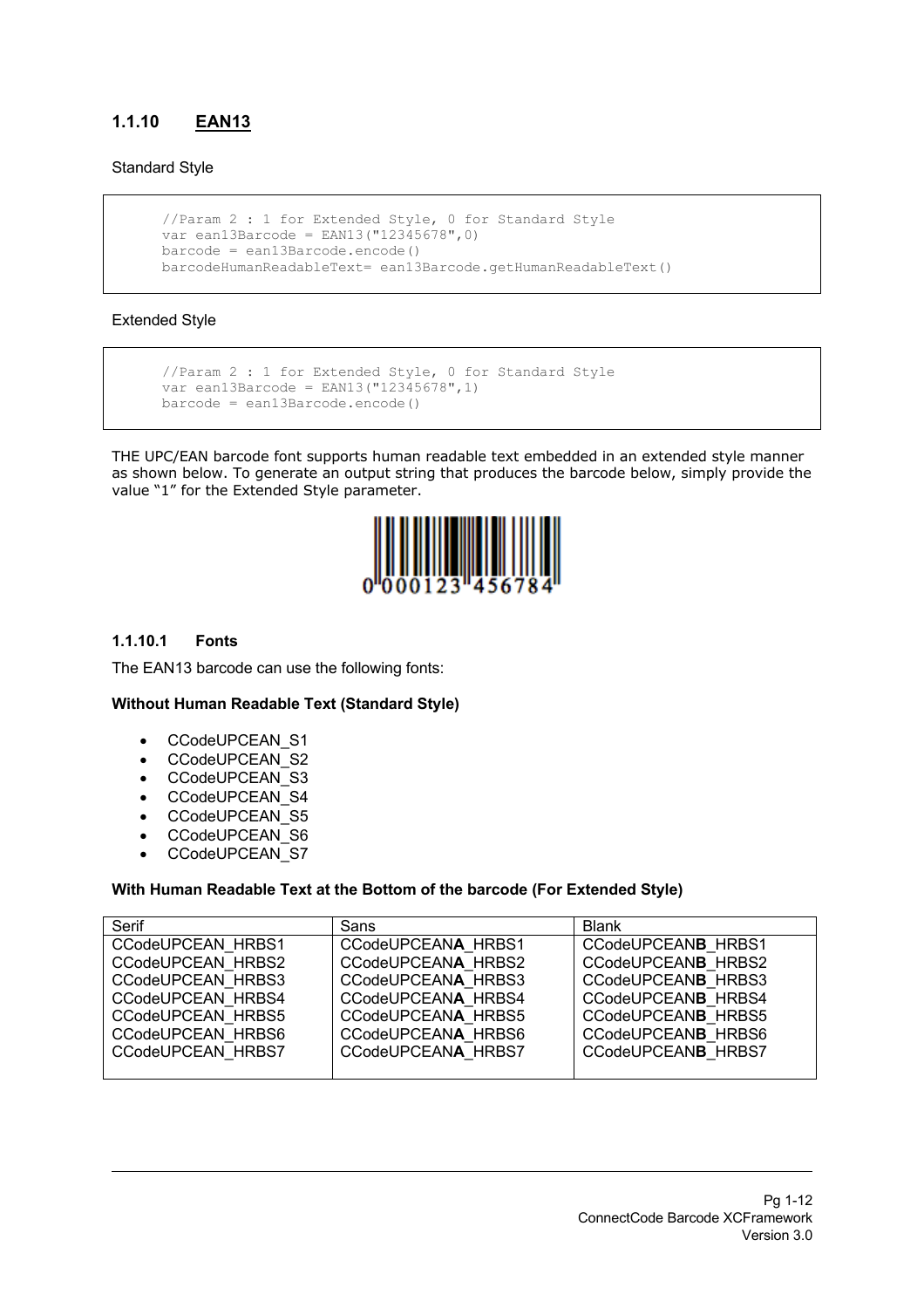- CCodeUPCEAN\_HRTS1
- CCodeUPCEAN\_HRTS2
- CCodeUPCEAN\_HRTS3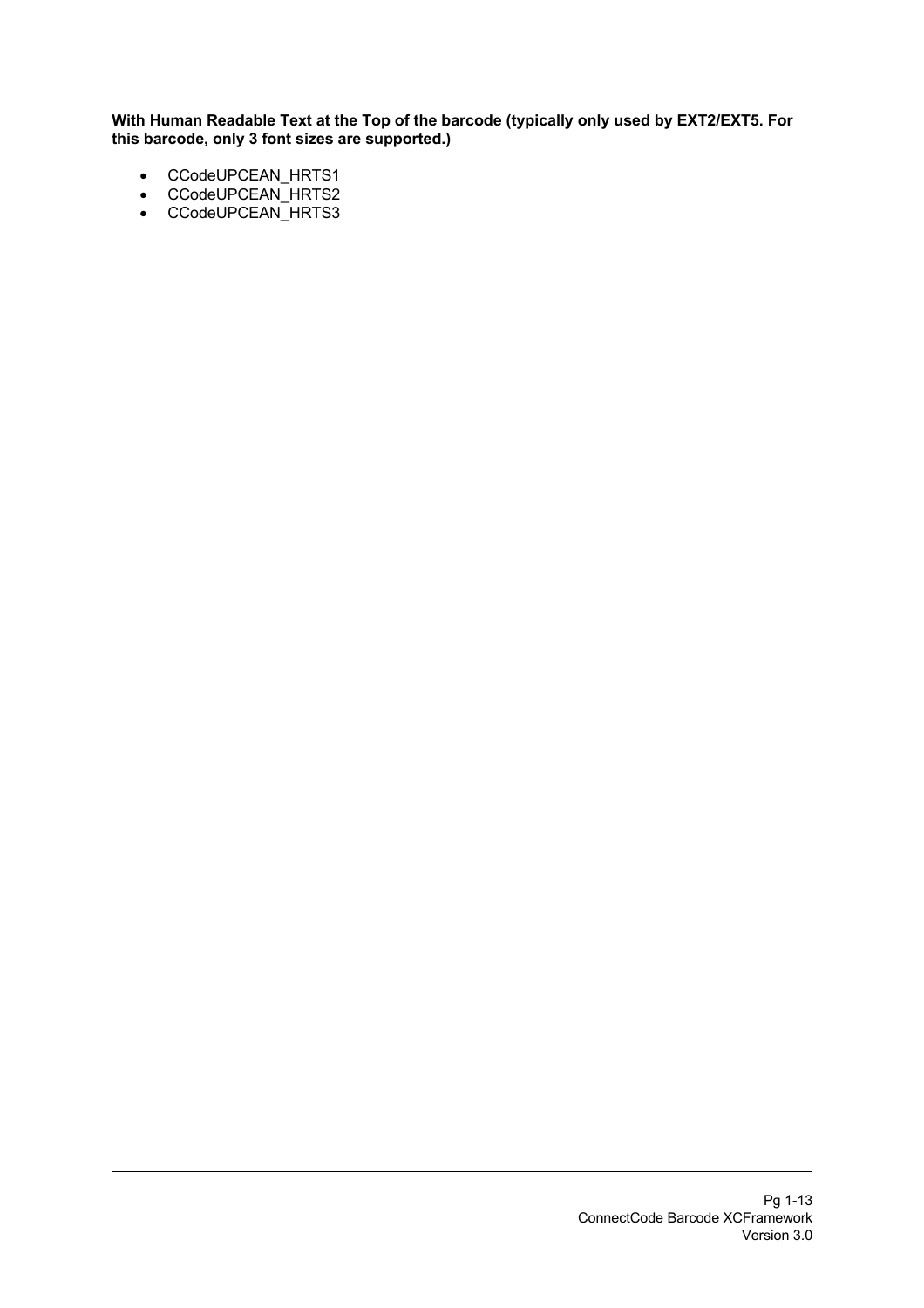## **1.1.11 EAN8**

#### Standard Style

```
 //Param 2 : 1 for Extended Style, 0 for Standard Style
 var ean8Barcode = EAN8("12345678",0)
 barcode = ean8Barcode.encode()
 barcodeHumanReadableText= ean8Barcode.getHumanReadableText()
```
#### Extended Style

```
 //Param 2 : 1 for Extended Style, 0 for Standard Style
var ean8Barcode = EAN8("12345678", 1) barcode = ean8Barcode.encode()
```
#### **1.1.11.1 Fonts**

The EAN8 barcode can use the following fonts:

#### **Without Human Readable Text (Standard Style)**

- CCodeUPCEAN\_S1
- CCodeUPCEAN\_S2
- CCodeUPCEAN\_S3
- CCodeUPCEAN\_S4
- CCodeUPCEAN\_S5
- CCodeUPCEAN\_S6
- CCodeUPCEAN\_S7

#### **With Human Readable Text at the Bottom of the barcode (For Extended Style)**

| Serif             | Sans               | <b>Blank</b>              |
|-------------------|--------------------|---------------------------|
| CCodeUPCEAN HRBS1 | CCodeUPCEANA HRBS1 | <b>CCodeUPCEANB HRBS1</b> |
| CCodeUPCEAN HRBS2 | CCodeUPCEANA HRBS2 | CCodeUPCEANB HRBS2        |
| CCodeUPCEAN HRBS3 | CCodeUPCEANA HRBS3 | CCodeUPCEANB HRBS3        |
| CCodeUPCEAN HRBS4 | CCodeUPCEANA HRBS4 | CCodeUPCEANB HRBS4        |
| CCodeUPCEAN HRBS5 | CCodeUPCEANA HRBS5 | CCodeUPCEANB HRBS5        |
| CCodeUPCEAN HRBS6 | CCodeUPCEANA HRBS6 | CCodeUPCEANB HRBS6        |
| CCodeUPCEAN HRBS7 | CCodeUPCEANA HRBS7 | <b>CCodeUPCEANB HRBS7</b> |
|                   |                    |                           |

- CCodeUPCEAN\_HRTS1
- CCodeUPCEAN\_HRTS2
- CCodeUPCEAN\_HRTS3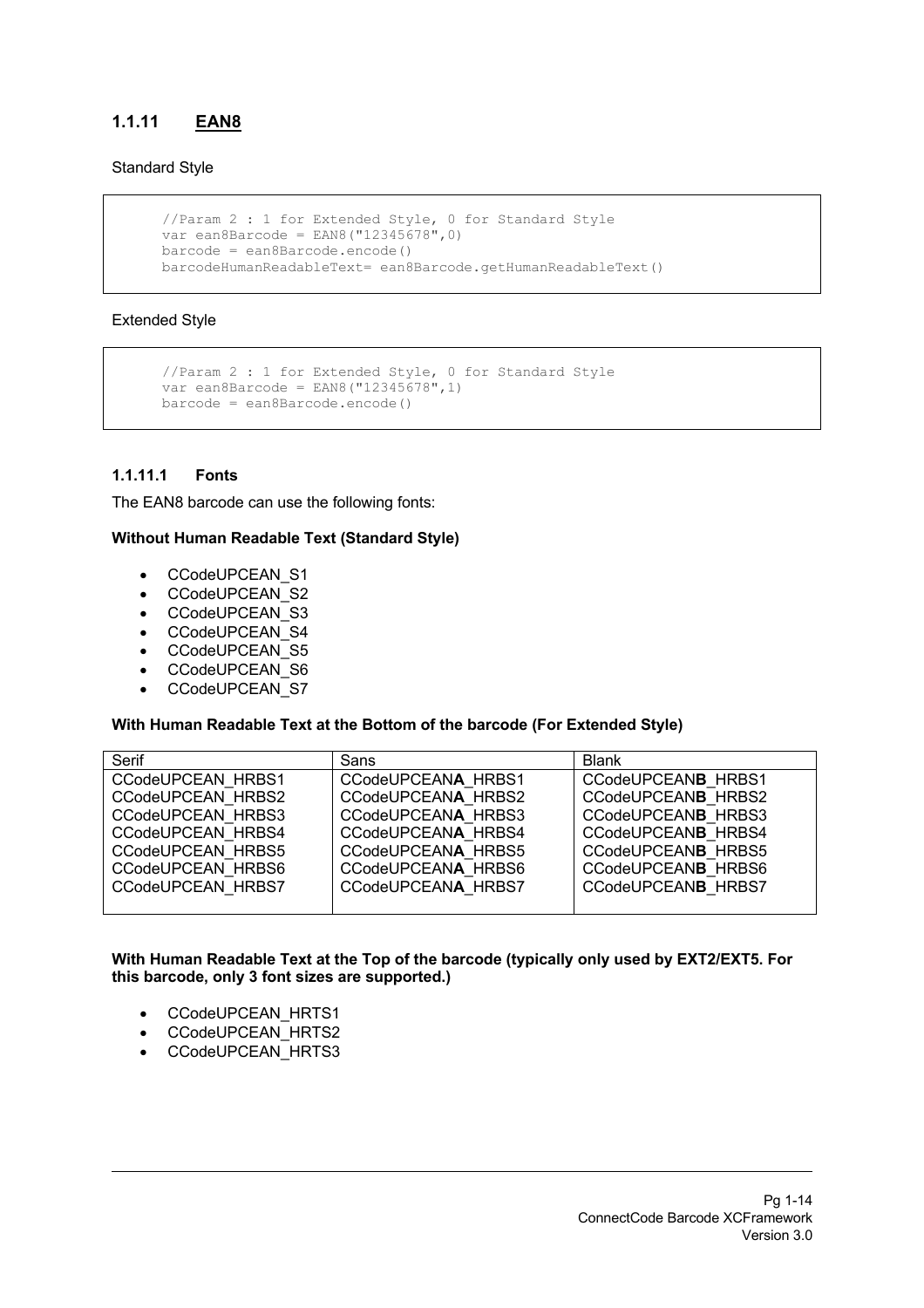## **1.1.12 UPCA**

#### Standard Style

```
 //Param 2 : 1 for Extended Style, 0 for Standard Style
var upcaBarcode = UPCA("12345678", 0)
barcode = upcaBarcode.encode() barcodeHumanReadableText= upcaBarcode.getHumanReadableText()
```
#### Extended Style

```
 //Param 2 : 1 for Extended Style, 0 for Standard Style
var upcaBarcode = UPCA('12345678", 1)barcode = upcaBarcode.encode()
```
#### **1.1.12.1 Fonts**

The UPCA barcode can use the following fonts:

#### **Without Human Readable Text**

- CCodeUPCEAN\_S1
- CCodeUPCEAN\_S2
- CCodeUPCEAN\_S3
- CCodeUPCEAN\_S4
- CCodeUPCEAN\_S5
- CCodeUPCEAN\_S6
- CCodeUPCEAN\_S7

#### **With Human Readable Text at the Bottom of the barcode (For Extended Style)**

| Serif                    | Sans               | <b>Blank</b>              |
|--------------------------|--------------------|---------------------------|
| CCodeUPCEAN HRBS1        | CCodeUPCEANA HRBS1 | CCodeUPCEANB HRBS1        |
| CCodeUPCEAN HRBS2        | CCodeUPCEANA HRBS2 | CCodeUPCEANB HRBS2        |
| CCodeUPCEAN HRBS3        | CCodeUPCEANA HRBS3 | CCodeUPCEANB HRBS3        |
| CCodeUPCEAN HRBS4        | CCodeUPCEANA HRBS4 | CCodeUPCEANB HRBS4        |
| CCodeUPCEAN HRBS5        | CCodeUPCEANA HRBS5 | CCodeUPCEANB HRBS5        |
| CCodeUPCEAN HRBS6        | CCodeUPCEANA HRBS6 | CCodeUPCEANB HRBS6        |
| <b>CCodeUPCEAN HRBS7</b> | CCodeUPCEANA HRBS7 | <b>CCodeUPCEANB HRBS7</b> |
|                          |                    |                           |

- CCodeUPCEAN\_HRTS1
- CCodeUPCEAN\_HRTS2
- CCodeUPCEAN\_HRTS3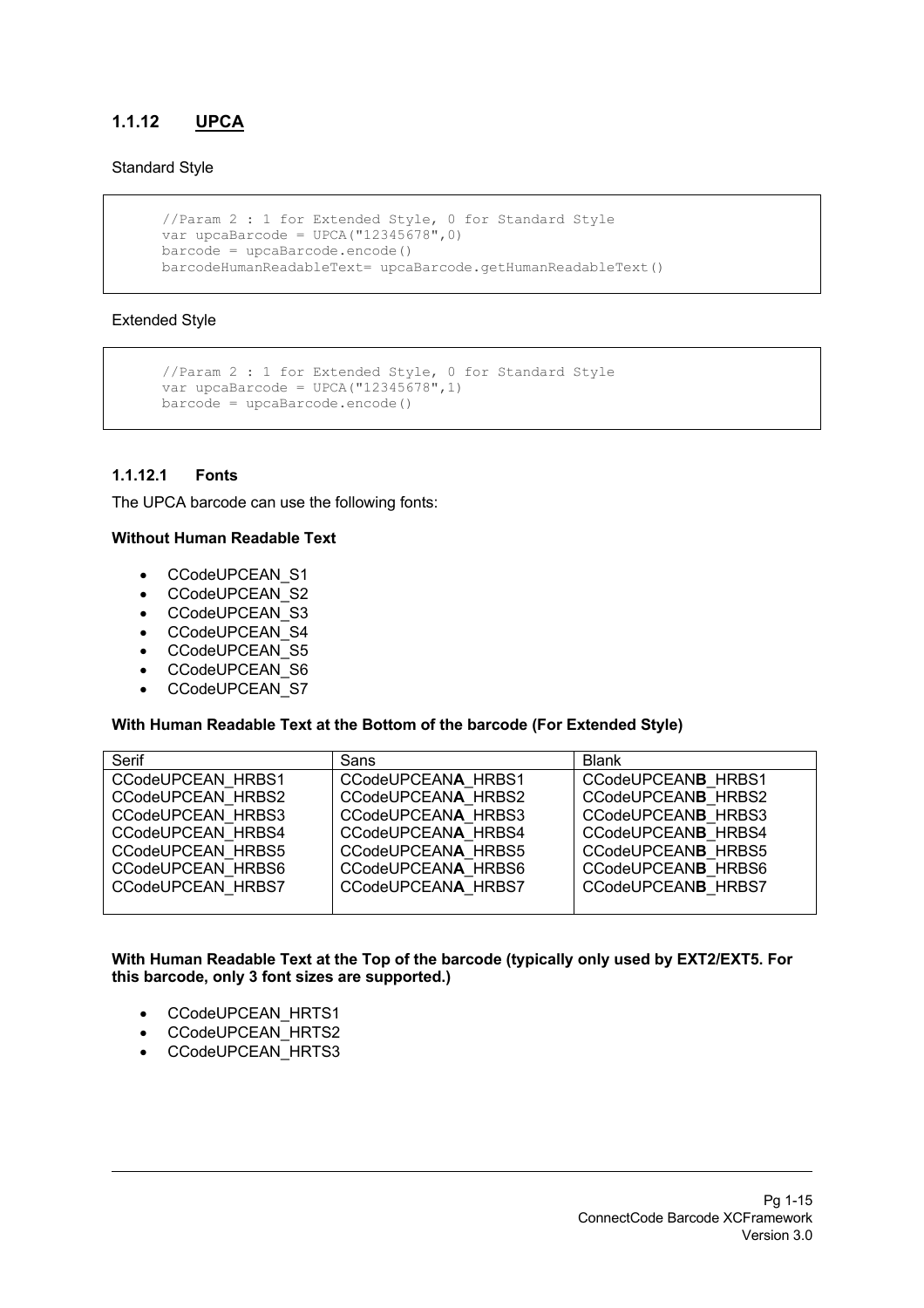## **1.1.13 UPCE**

#### Standard Style

```
 //Param 2 : 1 for Extended Style, 0 for Standard Style
var upceBarcode = UPCE("12345678", 0)
barcode = upceBarcode.encode() barcodeHumanReadableText= upcaBarcode.getHumanReadableText()
```
#### Extended Style

```
 //Param 2 : 1 for Extended Style, 0 for Standard Style
var upceBarcode = UPCE("12345678", 1)barcode = upceBarcode.encode()
```
#### **1.1.13.1 Fonts**

The UPCE barcode can use the following fonts:

#### **Without Human Readable Text**

- CCodeUPCEAN\_S1
- CCodeUPCEAN\_S2
- CCodeUPCEAN\_S3
- CCodeUPCEAN\_S4
- CCodeUPCEAN\_S5
- CCodeUPCEAN\_S6
- CCodeUPCEAN\_S7

#### **With Human Readable Text at the Bottom of the barcode (For Extended Style)**

| Serif             | Sans               | <b>Blank</b>              |
|-------------------|--------------------|---------------------------|
| CCodeUPCEAN HRBS1 | CCodeUPCEANA HRBS1 | CCodeUPCEANB HRBS1        |
| CCodeUPCEAN HRBS2 | CCodeUPCEANA HRBS2 | CCodeUPCEANB HRBS2        |
| CCodeUPCEAN HRBS3 | CCodeUPCEANA HRBS3 | CCodeUPCEANB HRBS3        |
| CCodeUPCEAN HRBS4 | CCodeUPCEANA HRBS4 | CCodeUPCEANB HRBS4        |
| CCodeUPCEAN HRBS5 | CCodeUPCEANA HRBS5 | CCodeUPCEANB HRBS5        |
| CCodeUPCEAN HRBS6 | CCodeUPCEANA HRBS6 | CCodeUPCEANB HRBS6        |
| CCodeUPCEAN HRBS7 | CCodeUPCEANA HRBS7 | <b>CCodeUPCEANB HRBS7</b> |
|                   |                    |                           |

- CCodeUPCEAN\_HRTS1
- CCodeUPCEAN\_HRTS2
- CCodeUPCEAN\_HRTS3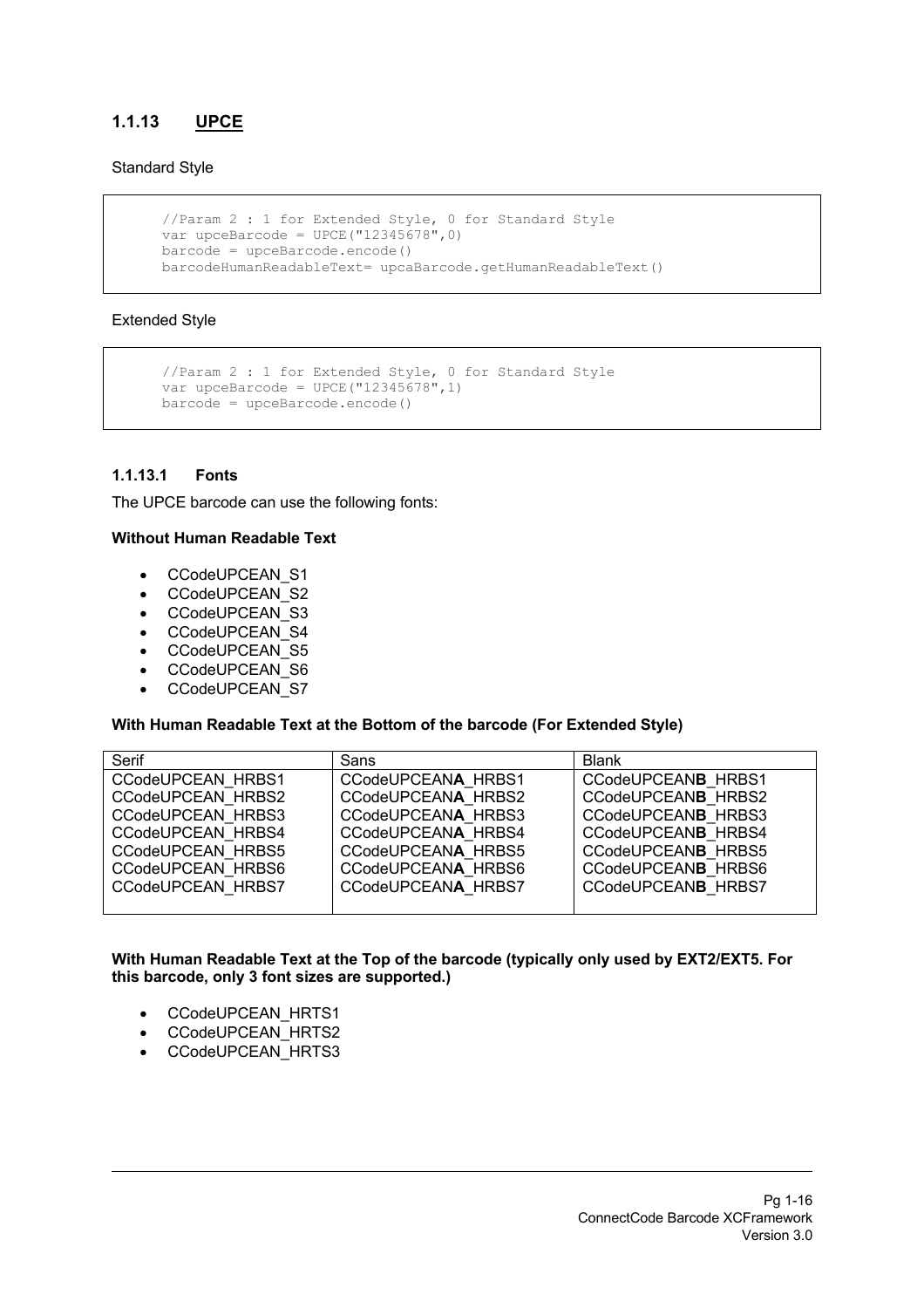## **1.1.14 EXT2**

```
 var ext2Barcode = EXT2("12")
 barcode = ext2Barcode.encode()
 barcodeHumanReadableText= ext2Barcode.getHumanReadableText()
```
#### **1.1.14.1 Fonts**

The EXT2 barcode can use the following fonts:

#### **Without Human Readable Text**

- CCodeUPCEAN\_S1
- CCodeUPCEAN\_S2
- CCodeUPCEAN\_S3
- CCodeUPCEAN\_S4
- CCodeUPCEAN\_S5
- CCodeUPCEAN\_S6
- CCodeUPCEAN\_S7

#### **With Human Readable Text at the Bottom of the barcode (For Extended Style)**

| Serif             | Sans               | <b>Blank</b>              |
|-------------------|--------------------|---------------------------|
| CCodeUPCEAN HRBS1 | CCodeUPCEANA HRBS1 | <b>CCodeUPCEANB HRBS1</b> |
| CCodeUPCEAN HRBS2 | CCodeUPCEANA HRBS2 | CCodeUPCEANB HRBS2        |
| CCodeUPCEAN HRBS3 | CCodeUPCEANA HRBS3 | CCodeUPCEANB HRBS3        |
| CCodeUPCEAN HRBS4 | CCodeUPCEANA HRBS4 | CCodeUPCEANB HRBS4        |
| CCodeUPCEAN HRBS5 | CCodeUPCEANA HRBS5 | CCodeUPCEANB HRBS5        |
| CCodeUPCEAN HRBS6 | CCodeUPCEANA HRBS6 | CCodeUPCEANB HRBS6        |
| CCodeUPCEAN HRBS7 | CCodeUPCEANA HRBS7 | <b>CCodeUPCEANB HRBS7</b> |
|                   |                    |                           |

- CCodeUPCEAN\_HRTS1
- CCodeUPCEAN\_HRTS2
- CCodeUPCEAN\_HRTS3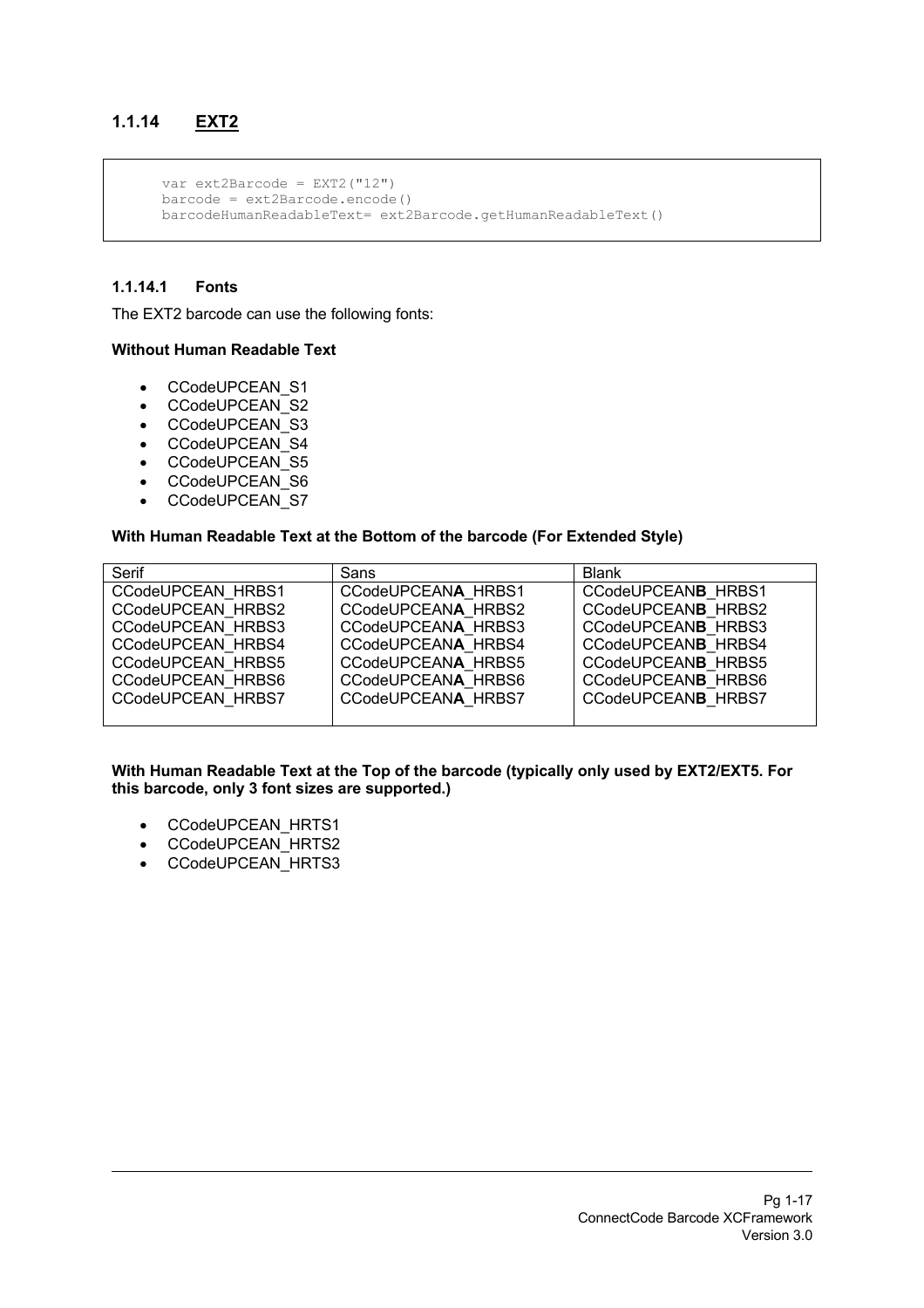## **1.1.15 EXT5**

```
var ext5Barcode = EXT5('12345'') barcode = ext5Barcode.encode()
 barcodeHumanReadableText= ext5Barcode.getHumanReadableText()
```
#### **1.1.15.1 Fonts**

The EXT5 barcode can use the following fonts:

#### **Without Human Readable Text**

- CCodeUPCEAN\_S1
- CCodeUPCEAN\_S2
- CCodeUPCEAN\_S3
- CCodeUPCEAN\_S4
- CCodeUPCEAN\_S5
- CCodeUPCEAN\_S6
- CCodeUPCEAN\_S7

#### **With Human Readable Text at the Bottom of the barcode (For Extended Style)**

| Serif                    | Sans               | <b>Blank</b>       |
|--------------------------|--------------------|--------------------|
| CCodeUPCEAN HRBS1        | CCodeUPCEANA HRBS1 | CCodeUPCEANB HRBS1 |
| CCodeUPCEAN HRBS2        | CCodeUPCEANA HRBS2 | CCodeUPCEANB HRBS2 |
| CCodeUPCEAN HRBS3        | CCodeUPCEANA HRBS3 | CCodeUPCEANB HRBS3 |
| CCodeUPCEAN HRBS4        | CCodeUPCEANA HRBS4 | CCodeUPCEANB HRBS4 |
| CCodeUPCEAN HRBS5        | CCodeUPCEANA HRBS5 | CCodeUPCEANB HRBS5 |
| <b>CCodeUPCEAN HRBS6</b> | CCodeUPCEANA HRBS6 | CCodeUPCEANB HRBS6 |
| CCodeUPCEAN HRBS7        | CCodeUPCEANA HRBS7 | CCodeUPCEANB HRBS7 |
|                          |                    |                    |

- CCodeUPCEAN\_HRTS1
- CCodeUPCEAN\_HRTS2
- CCodeUPCEAN\_HRTS3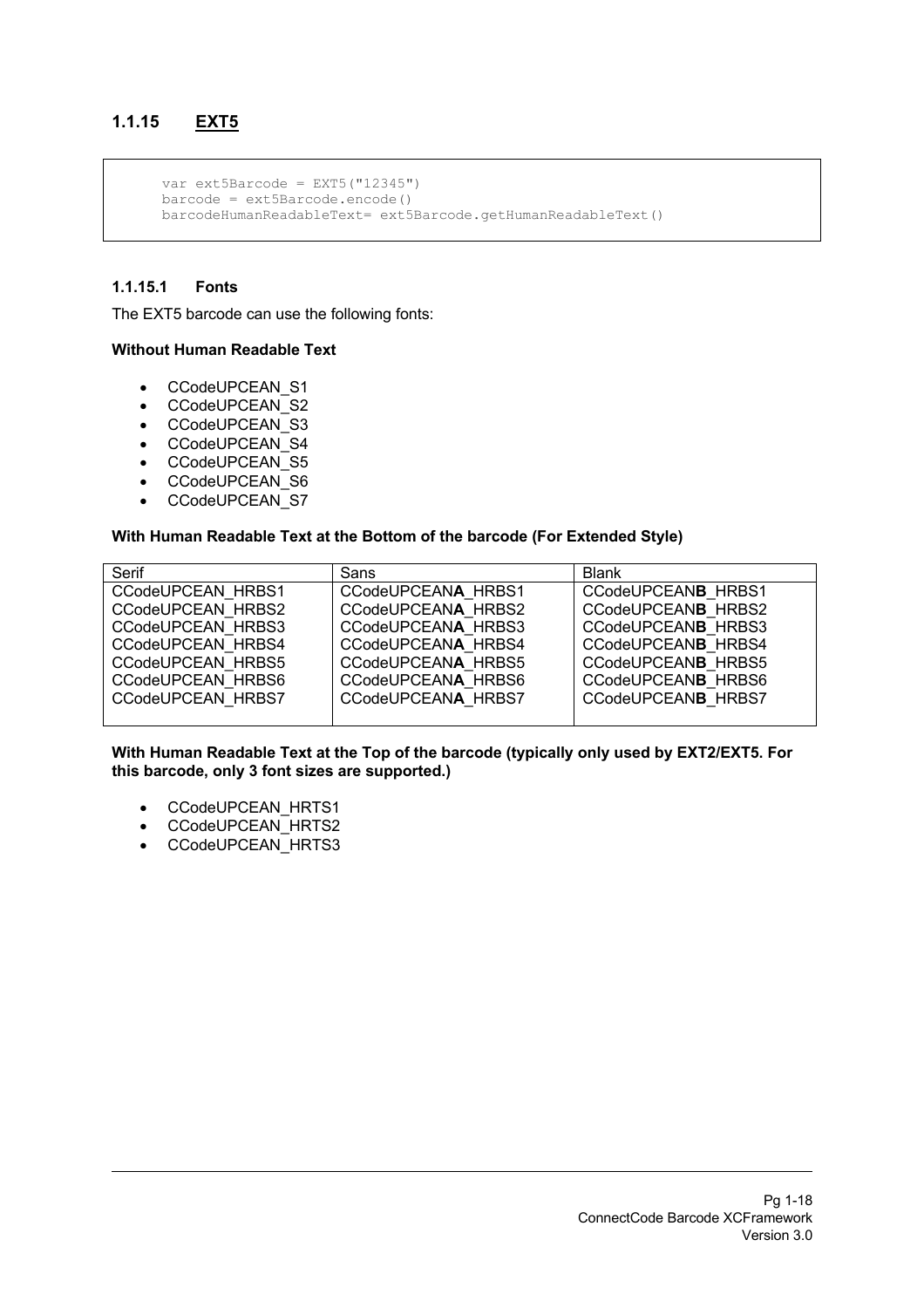## **1.1.16 I2of5**

```
 //1 for check digit, 0 otherwise
 var i2of5Barcode = I2of5("12345678",1)
 barcode = i2of5Barcode.encode()
 barcodeHumanReadableText= i2of5Barcode.getHumanReadableText()
```
#### **1.1.16.1 Fonts**

The I2of5 barcode can use the following fonts:

- CCodeI2of5\_S1
- CCodel2of5\_S2
- CCodeI2of5\_S3
- CCodeI2of5\_S4
- CCodel2of5\_S5
- CCodeI2of5\_S6
- CCodeI2of5\_S7
- CCodeI2of5\_HS3 With Human Readable Text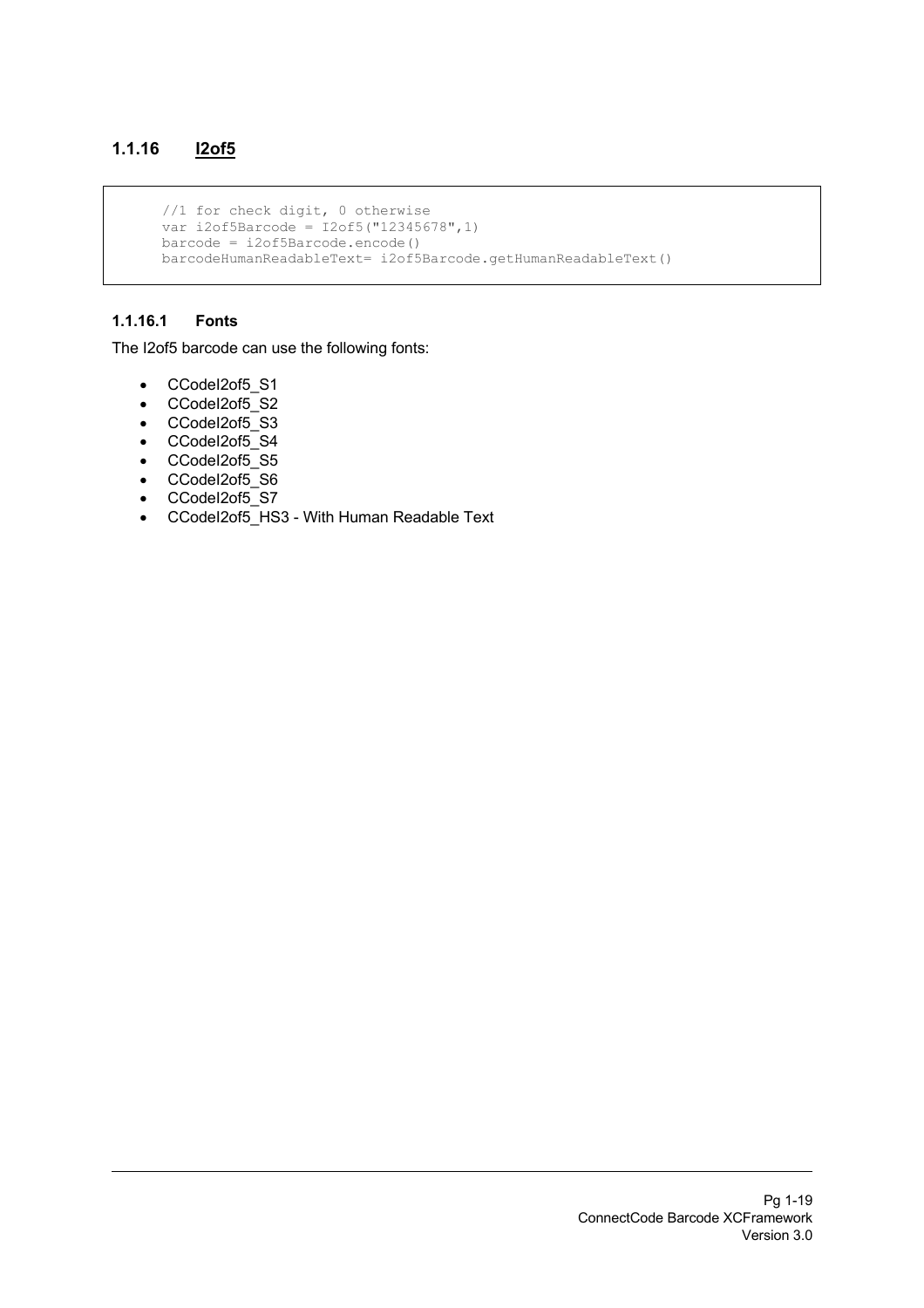## **1.1.17 ITF14**

 //Param 2 : 1 for check digit, 0 otherwise //Param 3 : 1 for Rectangle Bearers Bar, 0 for Top/Bottom Bearers Bar var itf14Barcode = ITF14("12345678",1,0) barcode = itf14Barcode.encode() barcodeHumanReadableText= itf14Barcode.getHumanReadableText()

The bearers bar of the ITF14 barcode is specified in the third parameter as shown above. A value of "0" will generate a barcode on the left, as shown below, while a value of "1" will generate a barcode on the right with rectangle bearers bar.



#### **1.1.17.1 Fonts**

The ITF14 barcode can use the following fonts:

- CCodeITF S1
- CCodeITF\_S2
- CCodeITF\_S3
- CCodeITF\_S4
- CCodeITF\_S5
- CCodeITF\_S6
- CCodeITF\_S7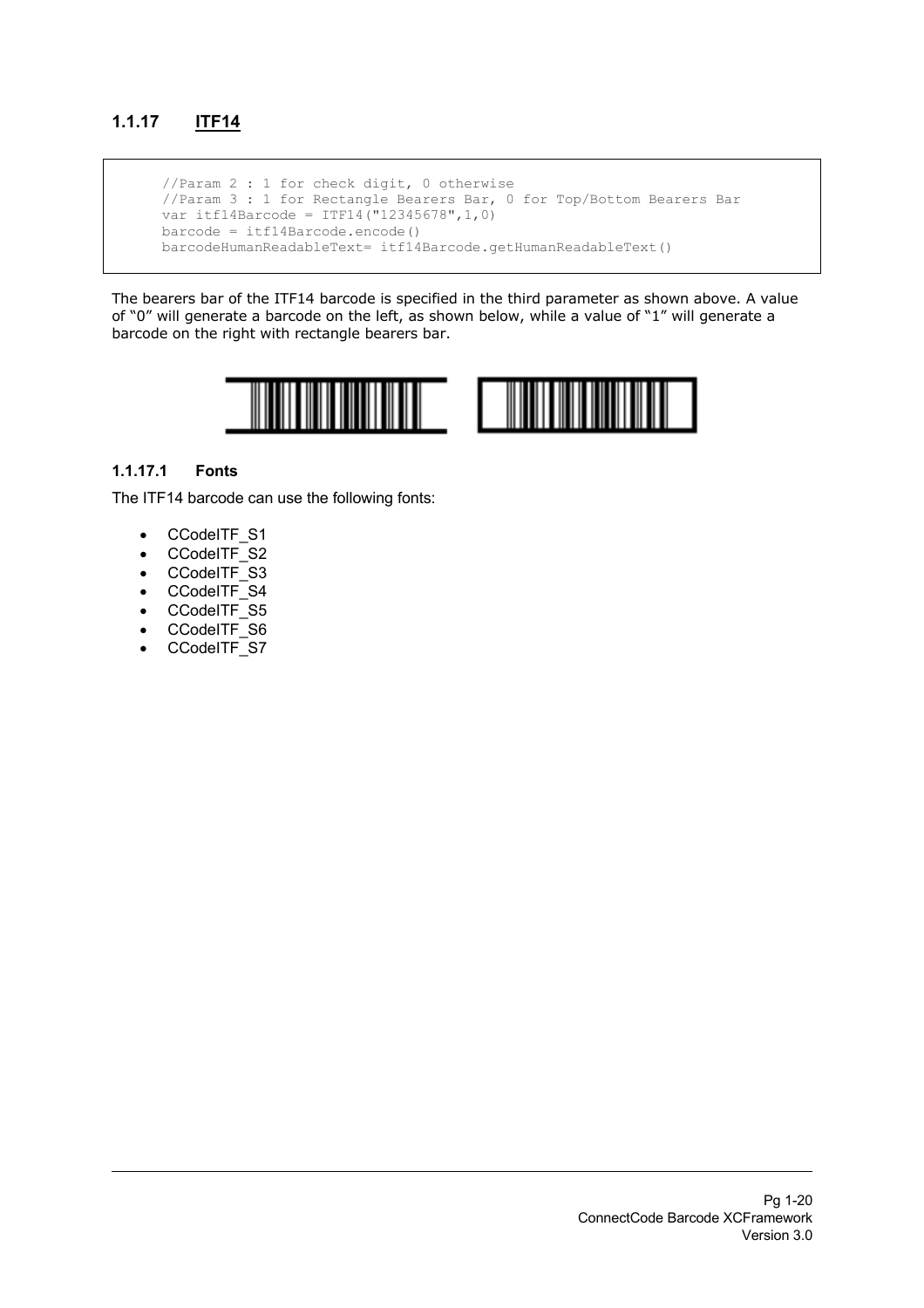## **1.1.18 Industrial 2 of 5**

 //Param 2 : 1 for Check Digit, 0 otherwise var industrial2of5Barcode = Industrial2of5("12345678",1) barcode = industrial2of5Barcode.encode() barcodeHumanReadableText= industrial2of5Barcode.getHumanReadableText()

#### **1.1.18.1 Fonts**

The Industrial 2 of 5 barcode can use the following fonts:

- CCodeIND2of5\_S1
- CCodeIND2of5\_S2
- CCodeIND2of5\_S3
- CCodeIND2of5\_S4
- CCodeIND2of5\_S5
- CCodeIND2of5\_S6
- CCodeIND2of5\_S7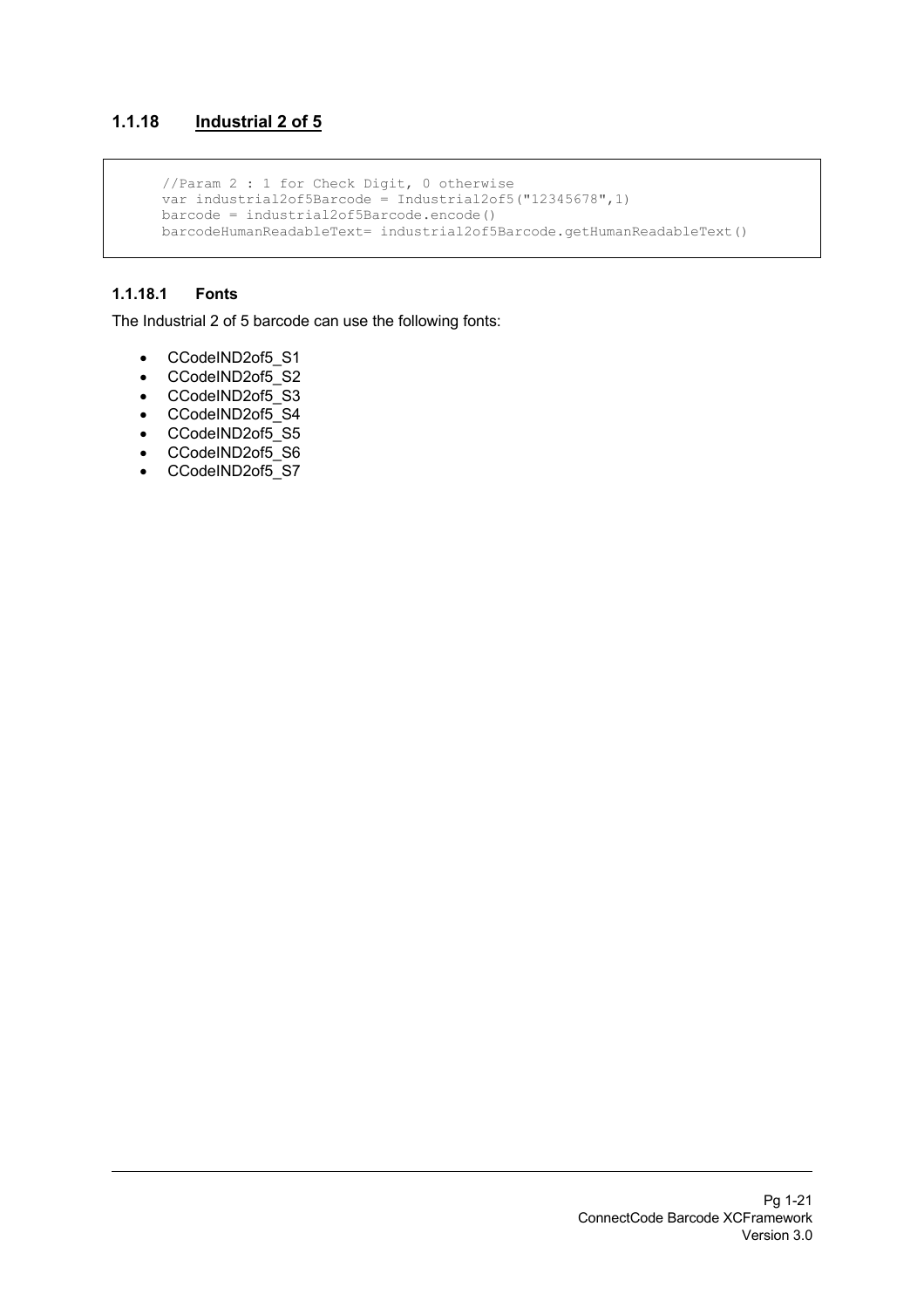## **1.1.19 Modified Plessy**

```
 //Param 2 : 1 for Check Digit, 0 otherwise
 var msiBarcode = ModifiedPlessy("12345678",1)
 barcode = msiBarcode.encode()
 barcodeHumanReadableText= msiBarcode.getHumanReadableText()
```
### **1.1.19.1 Fonts**

The Industrial 2 of 5 barcode can use the following fonts:

- CCodeMSI\_S1
- CCodeMSI\_S2
- CCodeMSI\_S3
- CCodeMSI\_S4
- CCodeMSI\_S5
- CCodeMSI\_S6
- CCodeMSI\_S7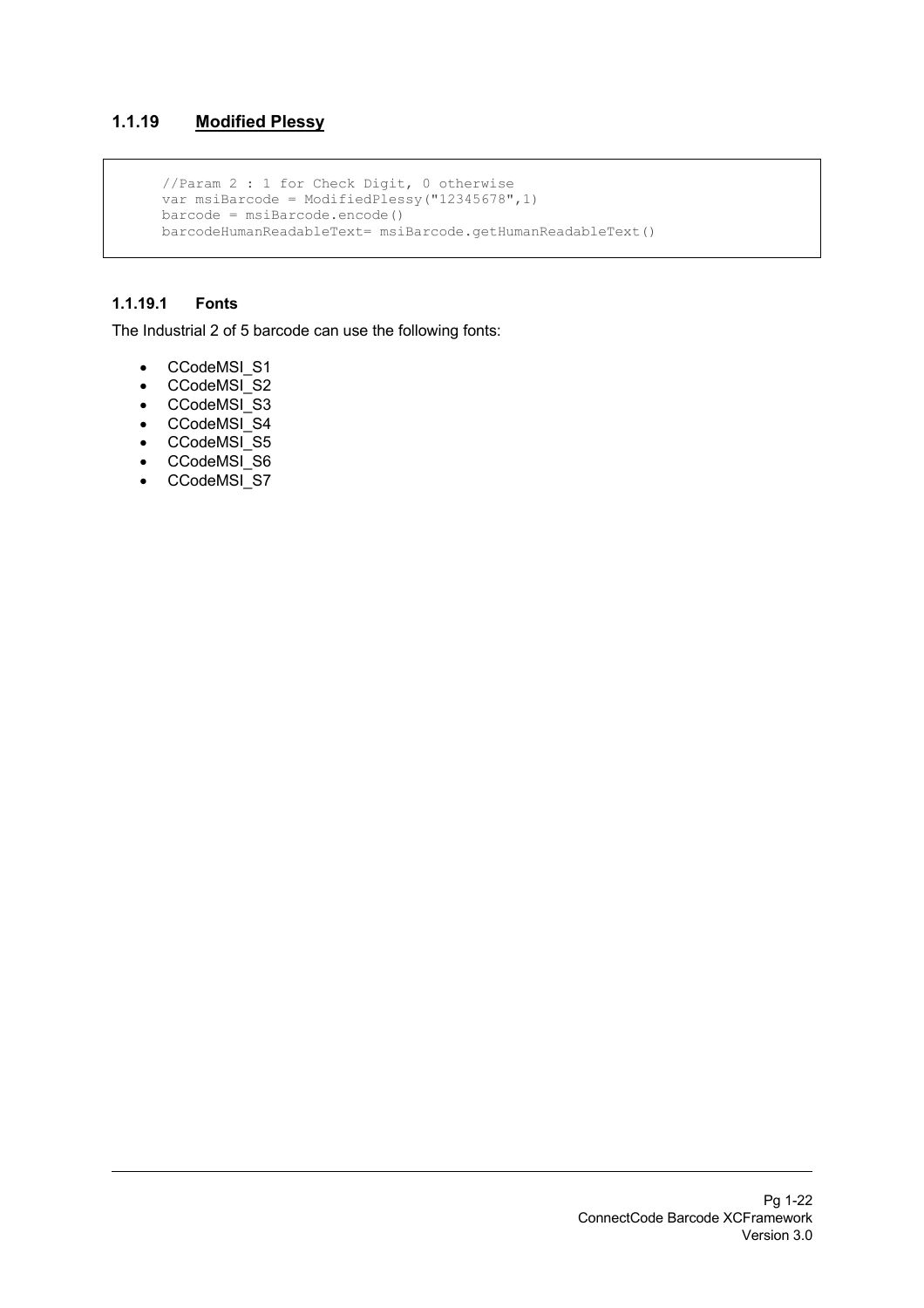## **1.1.20 POSTNET**

```
 var postnetBarcode = POSTNET("12345678")
barcode = postnetBarcode.encode() barcodeHumanReadableText= postnetBarcode.getHumanReadableText()
```
## **1.1.20.1 Fonts**

The POSTNET barcode only uses the font below:

• CCodeIPostnet (Font Size 9)